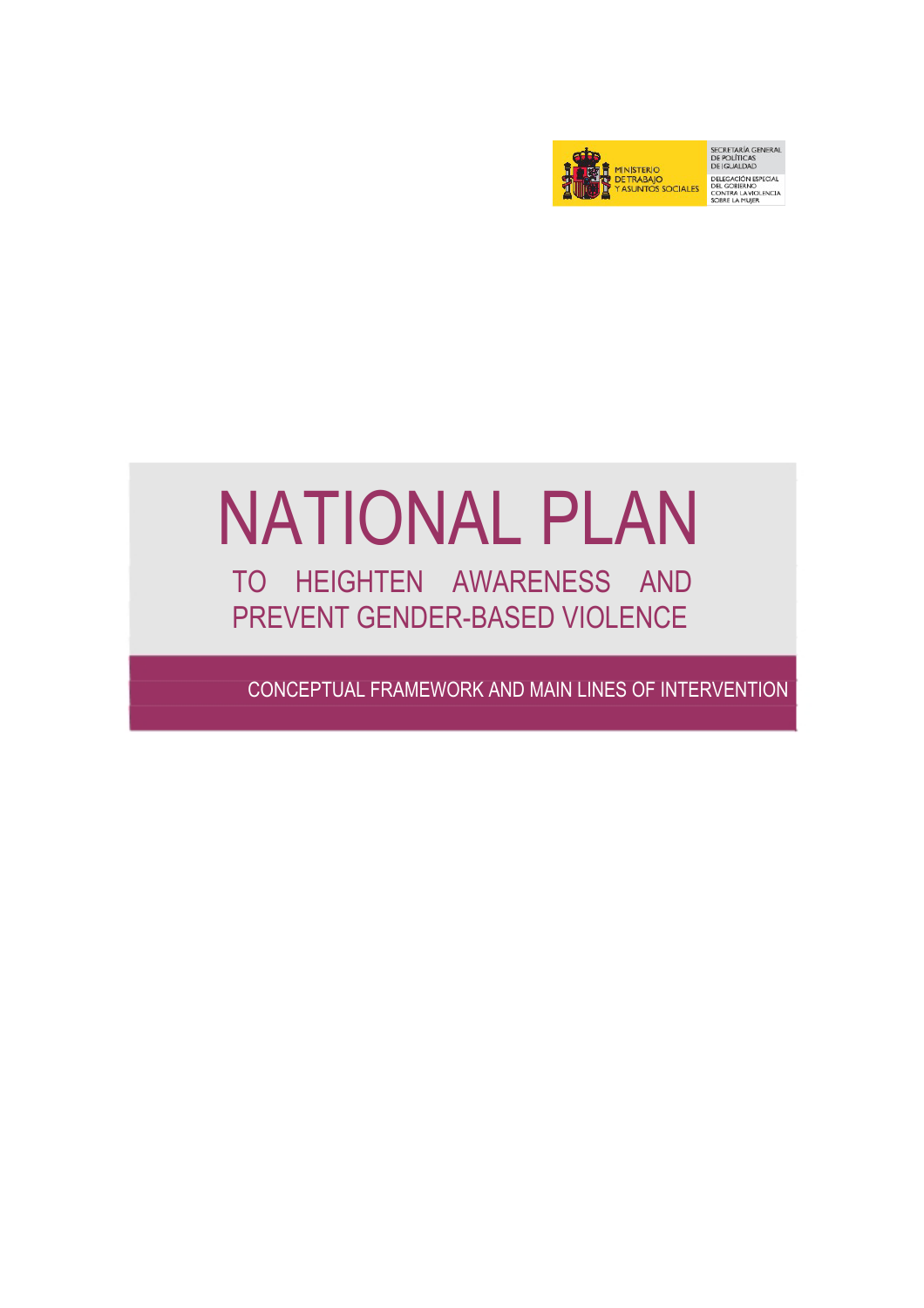# TABLE OF CONTENTS

| <b>I. NATIONAL PLAN</b>                                                                                                                                          | 3                            |
|------------------------------------------------------------------------------------------------------------------------------------------------------------------|------------------------------|
| 1.1. GENERAL CONSIDERATIONS FOR AN INTERVENTION MODEL                                                                                                            | 3                            |
| <b>I.2. BASIC ELEMENTS OF THE PLAN</b>                                                                                                                           | 5                            |
| 1) Strategic objectives<br>2) Priority lines of action<br>3) Actors in charge of application<br>4) Duration, follow-up and assessment<br>5) Financial memorandum | 6<br>8<br>.10<br>.12<br>.12  |
| II. MAIN LINES OF ACTION AND MEASURES                                                                                                                            | . .14                        |
| II.1. OBJECTIVE 1                                                                                                                                                | .14                          |
| A. Justice<br>B. Security<br>C. Health<br>D. Social Services<br>E. Information                                                                                   | 14<br>.15<br>16<br>.16<br>17 |
| II.2. OBJECTIVE 2                                                                                                                                                | .18                          |
| F. Education<br>G. Communication                                                                                                                                 | .18<br>.19                   |
| II.3. TRANSVERSAL LINES OF ACTION                                                                                                                                | .20                          |
| H. Research and study<br>I. Training of professionals<br>J. Mobilising actors<br>K. Coordinating actors<br>L. Follow-up and assessment                           | 20<br>21<br>21<br>.22<br>.22 |
| II.4. TABLE SUMMARISING MAIN LINES OF ACTION AND MEASURES                                                                                                        | .23                          |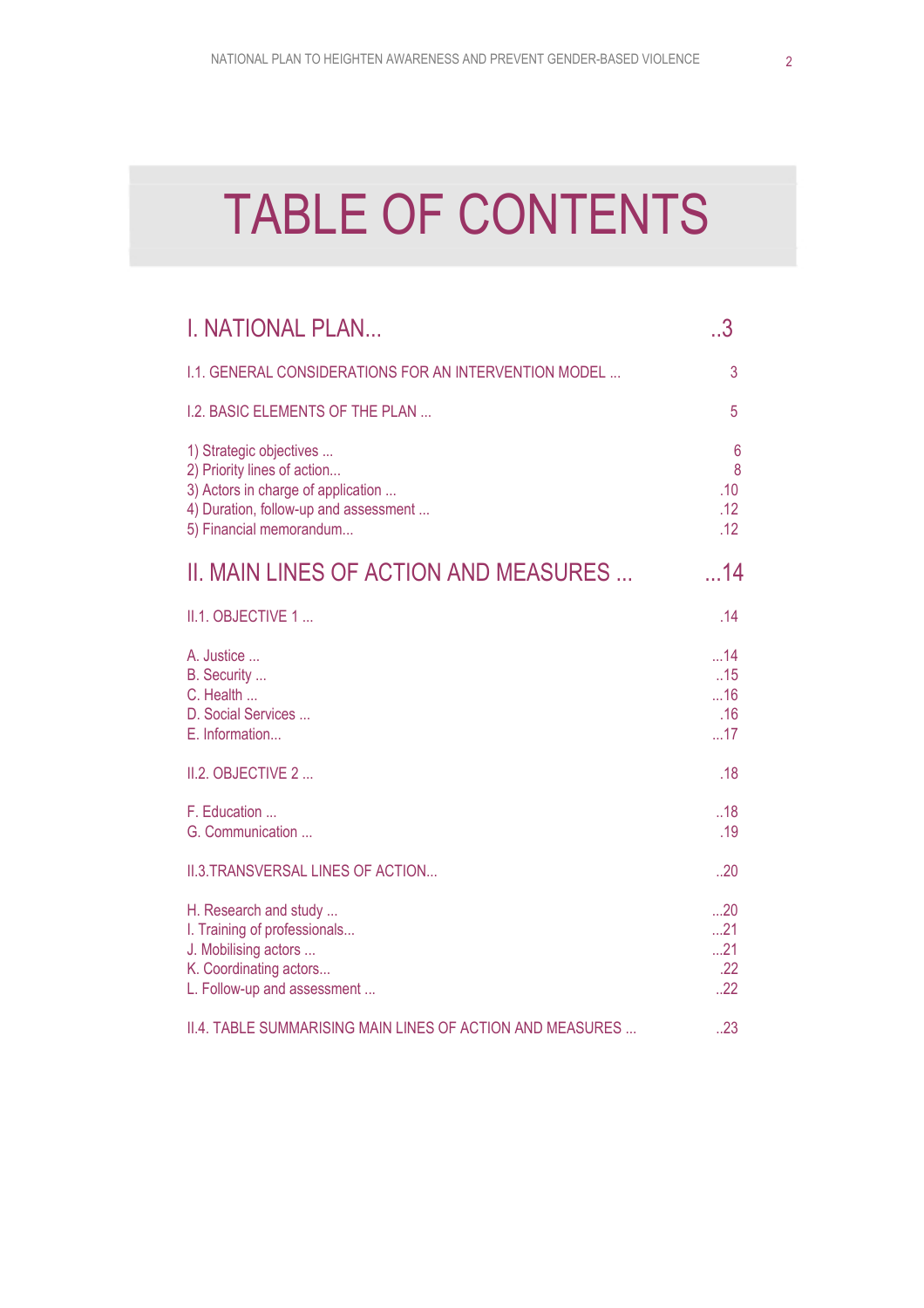# I. NATIONAL PLAN

TO HEIGHTEN AWARENESS AND PREVENT GENDER-BASED VIOLENCE

## I.1. GENERAL CONSIDERATIONS FOR AN INTERVENTION MODEL

1. More than twenty-five years after the promulgation of the Spanish Constitution and therefore, of the equality between men and women as a superior value, a fundamental right and a general principle, of the consecration of the right to non-discrimination for reasons of sex, and of the mandate entrusted to the public powers to remove the obstacles that prevent or hinder real, effective equality, the reality of society demonstrates that women, i.e., half of its citizens, still have a long way to go before they can take up an equal position to that of men as regards their enjoyment of the rights to which they are entitled as citizens.

The obstacles that women are faced with in making process towards this real, effective equality are directly related to roles that are established by certain stereotypes, which place them in a position of inferiority, submission or subjugation to males. The social resistance to changing these roles aggravates the difficulties in order that the legally acknowledged fundamental rights may be exercised under equal conditions by men and women. These are socio-cultural behaviour patterns - social persistence in the adjudication of different roles depending on sex, based on a model of society that promotes and tolerates standards, values and principles that perpetuate the inferior position of women - which, in turn, end up feeding the roots of gender-based violence.

Gender-based violence is therefore the external manifestation of inequality, the evidence of a democratic deficit and one of the symptoms of the incomplete citizenship of women. Moreover, it is in the scope of couple relationships where this incomplete citizenship is most clearly visible. In this space, the magnitude of the phenomenon of violence questions the fundamental citizenship rights of many women on a daily basis - their right to life, to physical and psychological integrity, to health, to dignity and freedom-, which constitute the inviolable rights of the person on which our democratic order is based. Thus it is the obligation of the Government and of the combined autonomous and local powers to guarantee that women have full enjoyment of their fundamental rights and ensure that they may fully exercise their citizen status.

In the light of this scenario, the Spanish Parliament unanimously passed Organic Law 1/2004, of 28th December, on Comprehensive Protection Measures against Gender-based Violence (hereinafter, the Comprehensive Law). The ultimate objective of this Law is to progressively eradicate gender-based violence, which according to the terms of the first paragraph of section I of the Preliminary Recitals "emerges as the most brutal symbol of the inequality existing in our society".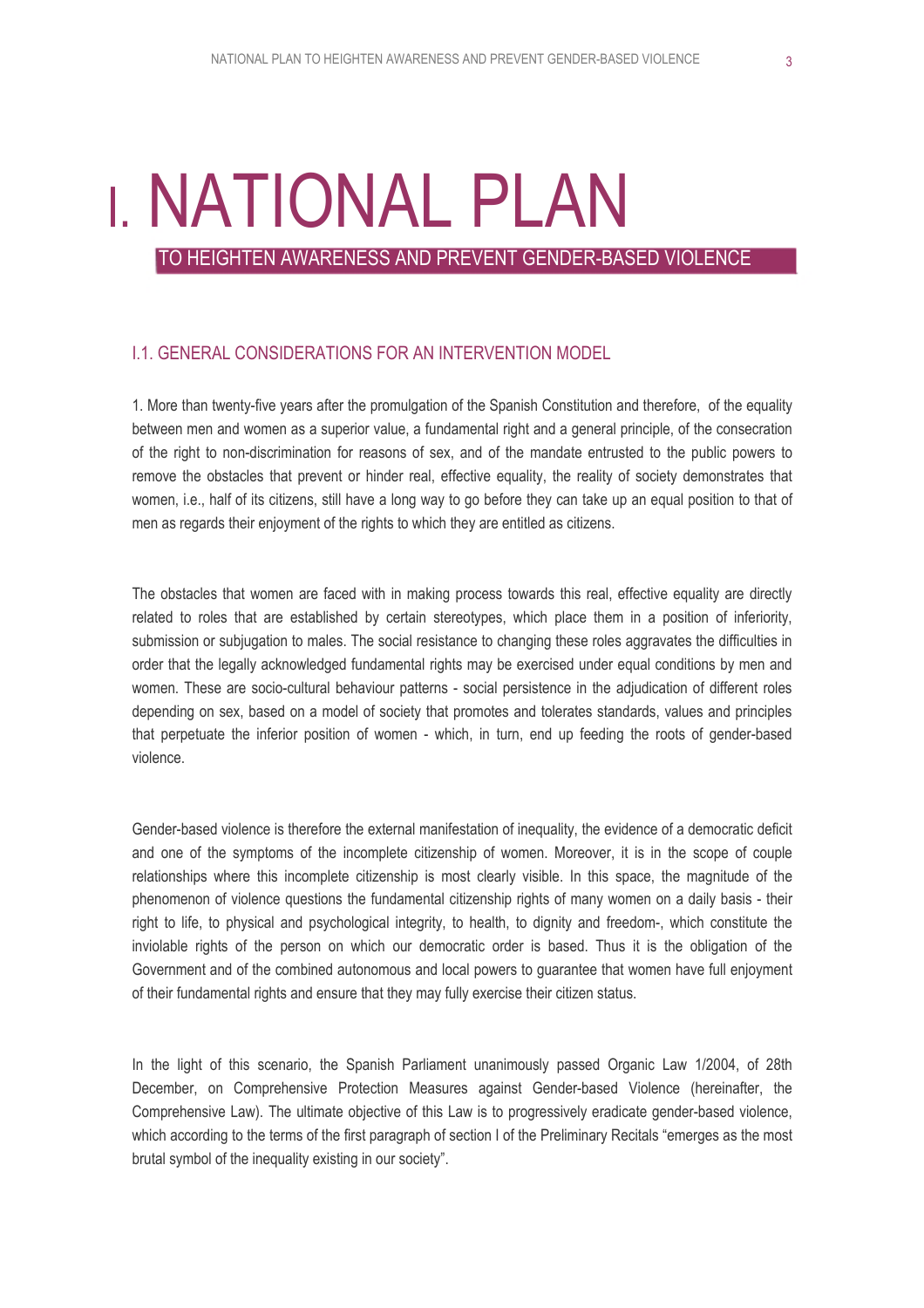With this objective in mind, the Comprehensive Law advocates a National Plan to Heighten Awareness and Prevent Gender-based Violence "that will introduce in the social scenario the new scales of values based on respect for the fundamental rights and liberties and equality between men and women, as well as the exercise of tolerance and freedom within the democratic principles of co-existence, from the gender perspective", the Plan should, moreover, be directed at "both men and women, on the basis of community and intercultural work ". Precisely because it mentions the gender perspective, the National Awareness and Prevention Plan intends to revoke the division of spaces and responsibilities from where men and women act.

The departure point of the Comprehensive Law is the existence of a model of the relationship between men and women that is forged on the basis of a patriarchal system of interaction between the sexes, which should be questioned in order to move on to another paradigm of identity and relationship that is more suited to our system of democratic co-existence and better reflects the order of human rights. The paradigms that are to be questioned in order that the dimensions of violence against women may become visible are the ones that legitimate the situation of inequality and subordination or the symbolic non-existence of women – cultural violence—Therefore, it is necessary to provoke a change of mentality and in the patriarchal premises that support the perpetuation of this violence, which means that it is necessary to formulate a new logic to preside the models of relationship and evaluation of identities and put an end to the stereotypes of what it means to "be a man" and "be a woman". Only then will it be possible to enter a logic that is common to both sexes and can replace the current predomination of the androcentric logic.

2. On the other hand, given the territorial structure of the State that is acknowledged in Title VIII of our Constitution, the implementation of the National Plan requires coordinated collaboration between the various territorial entities. The consensus that is necessary in this matter therefore implies that the Government, in collaboration with the rest of the Administrations, must establish the basic or strategic guidelines and that each Administration must develop them on the basis of its competencies.

In this regard, a National Plan has been designed, with initiatives in which all of the actors involved in combating gender-based violence share the concepts and basic guidelines that are to guide their work. Undertaking this Plan therefore implies a common framework of action in the sphere of heightening awareness about and preventing this type of violence and requires the commitment of all of the public administrations operating in this area.

Therefore, the initiatives of the various public administrations, in their application and development, should contribute to materialising the guidelines on which the Plan is based, by means of specific measures and resources that will allow to attain full citizenship rights for women and improve the response to gender-based violence, which are the two strategic objectives that are pursued.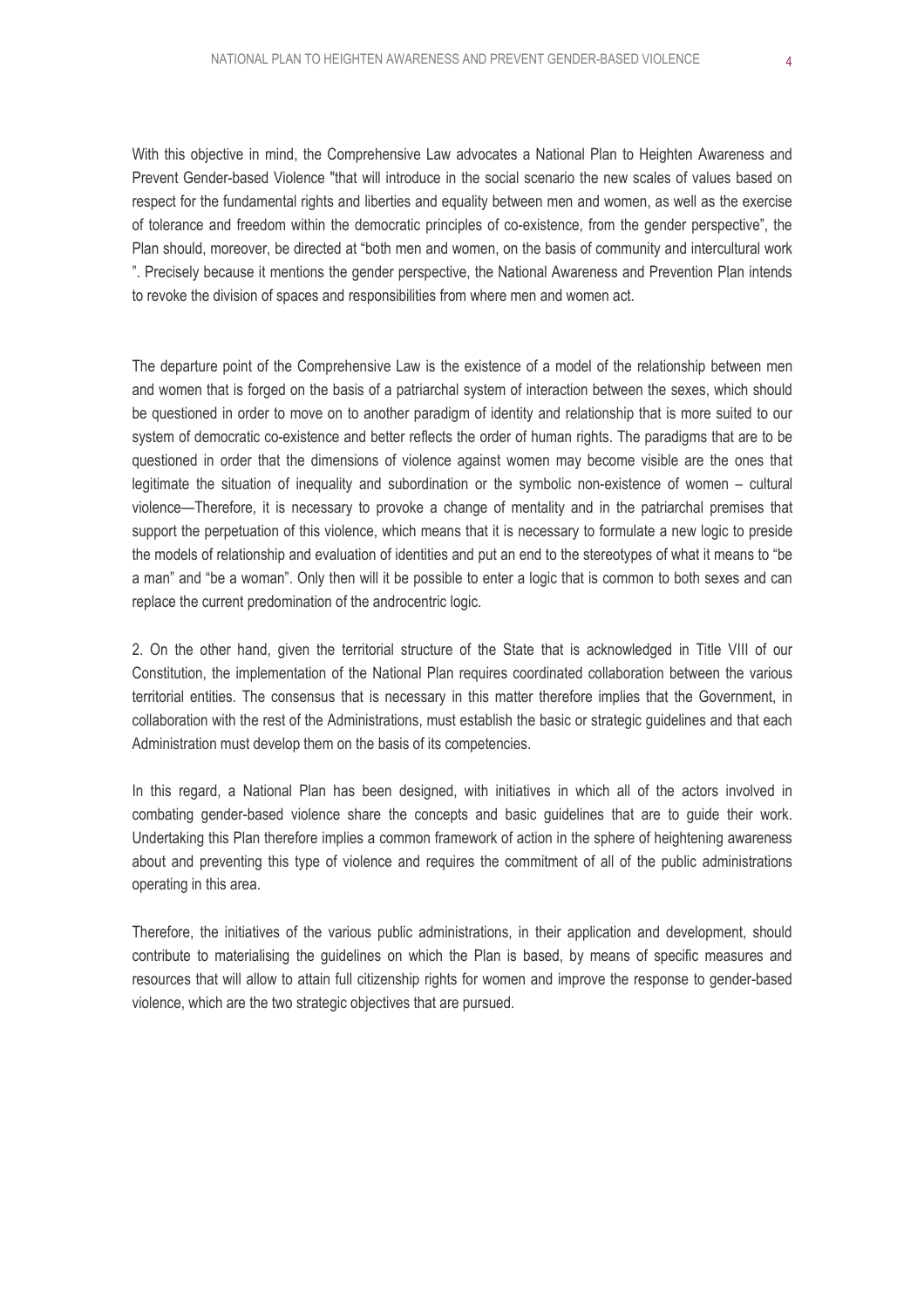## I.2. BASIC ELEMENTS OF THE PLAN

The following diagram is a graphic representation of the fundamental elements that make up the National Awareness and Prevention Plan:



As may be seen in the above diagram, the National Plan is basically built around two parameters for action:

 $\epsilon$  PREVENTION, where the levels of prevention are divided into primary (when conflict has not yet arisen), secondary (when conflict is present) and tertiary (arbitrating processes to protect the victim, declared as such for all purposes). The assumption of the three levels of protection requires the availability of resources and instruments for socialisation and the restoration of a life plan for women that have been the victims of genderbased violence: recovering their identities as individuals in order to prevent subordination conduct from recurring in other relationships. Maintaining the victim identity, even when this is unintended, may represent an obstacle to women building a concept of themselves that will allow them to restore their life project.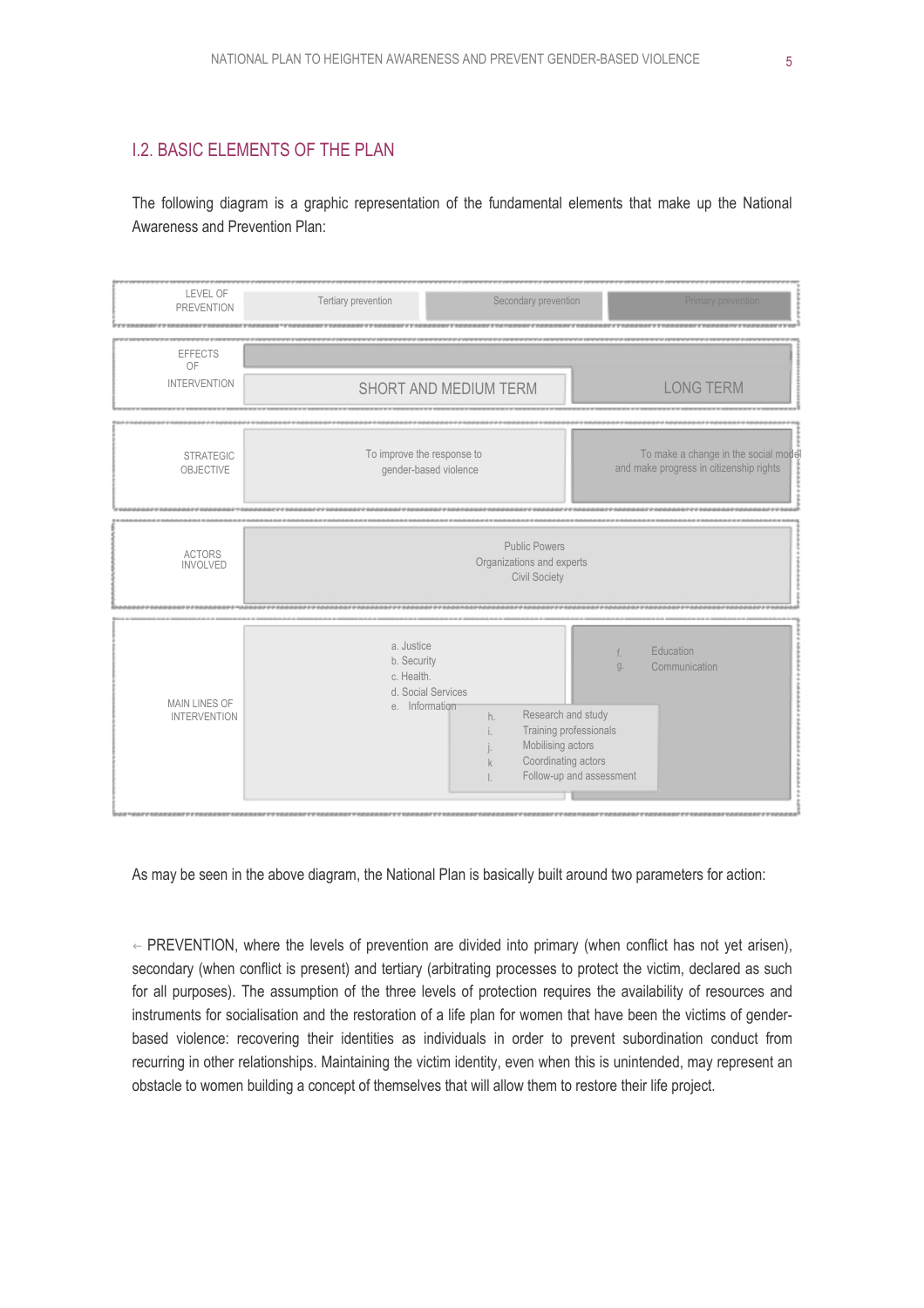$\leftarrow$  AWARENESS, equipping society with the necessary cognitive instruments so that it is able to recognise when a process of violence is starting or has already set in and the roles that are played by women and men as victims and aggressors. It is necessary to increase the degree of involvement of society, which has kept couple relationships within the restricted limits of privacy, where any intervention has been considered in terms of "interference". Citizenship implies that all citizens, both male and female, enjoy the same rights and that any infringement of the latter must be wholly rejected. In this regard, if gender-based violence is to be understood in all of its dimensions, thorough knowledge is necessary.

#### 1) Strategic objectives

There are two objectives in the National Plan:

#### A. TO IMPROVE THE RESPONSE TO GENDER-BASED VIOLENCE

As regards this first objective, the National Plan should contribute to ensuring that the phenomenon of gender-based violence may follow a downward evolution trend, which should be achieved by improving the mechanisms for response and action against this violent phenomenon. Therefore, in the initial period, under the parameter of tertiary prevention, measures will be implemented that will ensure that women are guaranteed effective exercise of the rights that are acknowledged to them in the Comprehensive Law, by improving information and the accessibility and efficiency of the intervention services and programmes and particularly be contributing to avoid situations of greater risk. As regards this latter item, action shall be taken with the groups of people that present the highest risk, such as women that are the victims or potential victims of violence and men that are aggressors or potential aggressor, in order to avoid re-incidence and also the actual materialisation of violent acts.

#### B. TO MAKE A CHANGE IN THE RELATIONSHIP MODEL

This second objective, which is for the long term, requires that the awareness of society as a whole be heightened about the need for a "change in the social relationship model" between men and women, particularly in the affective sphere, in order that progress may be made in consolidating women's right to citizenship. Initially, this objective should contribute to generating a new attitude to gender-based violence.

Under this general heading of "change in the social relationship model", it is convenient to highlight the meaning and the relationship between three fundamental notions: citizenship, autonomy and empowerment, so that a decrease in any of the three implies a deficit of the other two. In turn, understanding this is extraordinarily important in order to combat gender-based violence efficiently: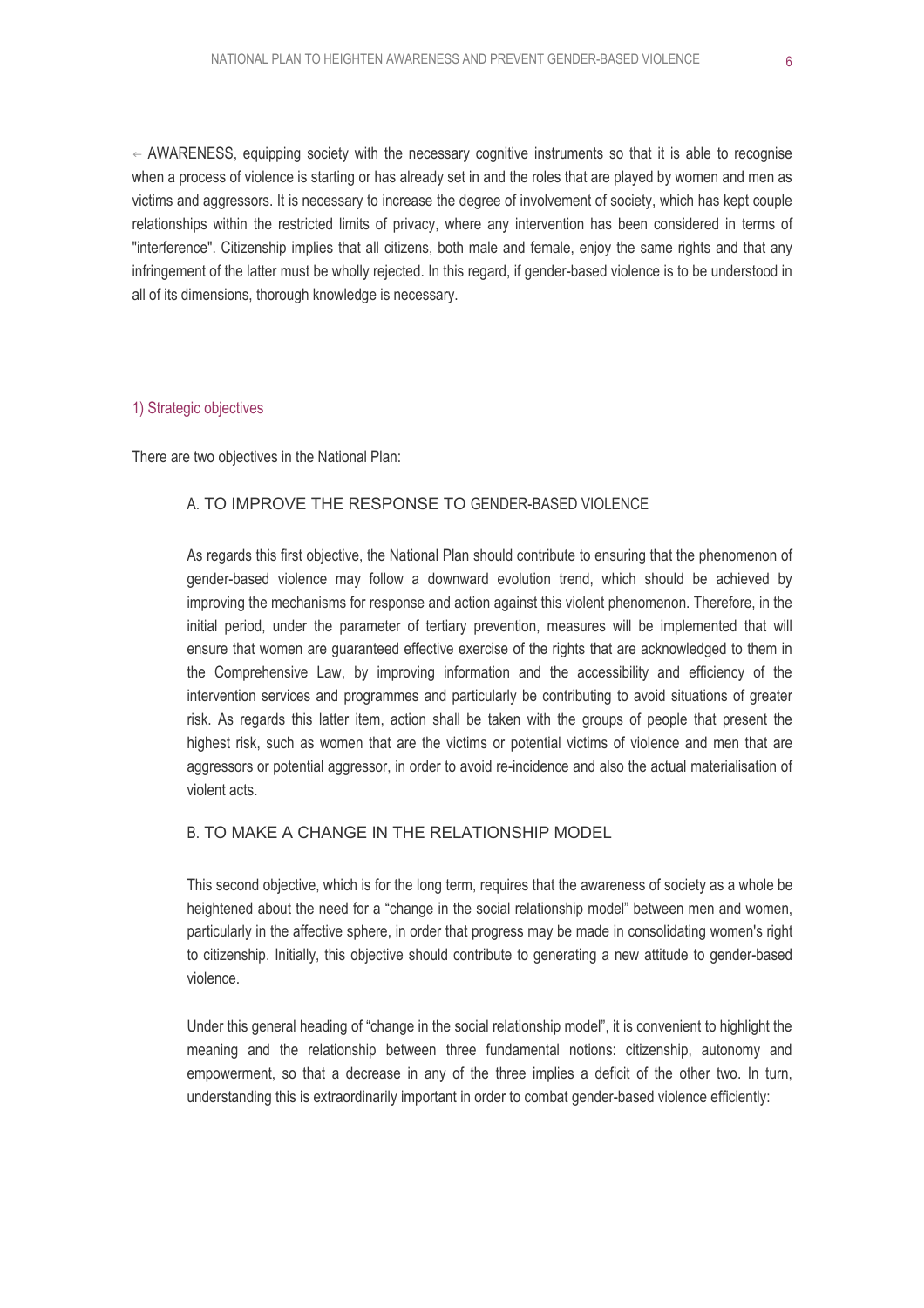$\leftarrow$  CITIZENSHIP. In order that it may be perpetuated, gender-based violence requires the progressive diminishment of a person's dignity. Dignity is lost when a person is treated like an instrument that is subject to the will of another subject. Therefore, dignity has been one of the first rights since the founding of the modern state. The proclamation of the dignity of the individual broke down the relationships of servitude and paved the way for the enjoyment of freedom and the exercise of individuality. Nobody belongs to anybody. The dignity that is linked to equal treatment refutes the power-based relationships that might be formed between men and women, especially in the context of a sentimental relationship. This power-based relationship, of domination and subordination, is the maximum infringement of the respect that should preside all private relationships in a democratic society.

 $\leftarrow$  AUTONOMY. The interiorisation of the role that is imposed exercises violence on two levels, as it expresses the allocation of an identity governed by schemes that restrict liberty and life options and refuses all identity references. In gender-based violence, this double aggression is obvious with the reactive behaviour of the victim, who tends to feel to blame for the aggression, considering that she surely did not respond properly to the obligations that have been set for her by society, which are reduced to her family obligations. This non-compliance, which justifies the continuous power of correction to which she is subjected - and therefore acts as a form of "immunity" for the aggressor – erodes the woman's self esteem. She no longer acts like a free person, but according to an imposed role. Women and men in a relationship of gender-based violence are lacking in autonomy. They cannot imagine themselves outside this relationship and never cease to repeat the same attempts at change (aggression/ reconciliation). Therefore, on a parallel basis, it is necessary to reflect too on the need to rephrase the binomial of masculinity and autonomy, actively rejecting the dominancesubmission model and promoting relationships between the sexes as relationships between equals, which also liberates the man from his burden of identity that revolves around what is "masculine".

 $\leftarrow$  EMPOWERMENT. To give equal value to the social role carried out by men and women and avoid letting the traditionally assigned role act as a dead weight that reduces the acknowledgement and importance of the contribution that women make in the private sphere and that they can make in social and political life. The lower value that is assigned to the roles carried out by women and men, where the role of the latter prevails over that of the former, is the reason behind the situation of the inequality of the woman and her social and economic dependency. Therefore, empowerment means acknowledging women as full status members of the community, with access to power and decisionmaking in any sphere of public and private life. Moreover, empowerment of women should be accompanied by a revision of the concept of masculinity based on men's waiver of power, understood as supremacy or the ability to impose or order. It is necessary to support new forms of power based on the ability to lead, organise and coordinate from non-androcentric political and relational structures.

In gender-based violence situations, the representation that women have both in the private sphere and in the public sphere may act as an antidote to this violence.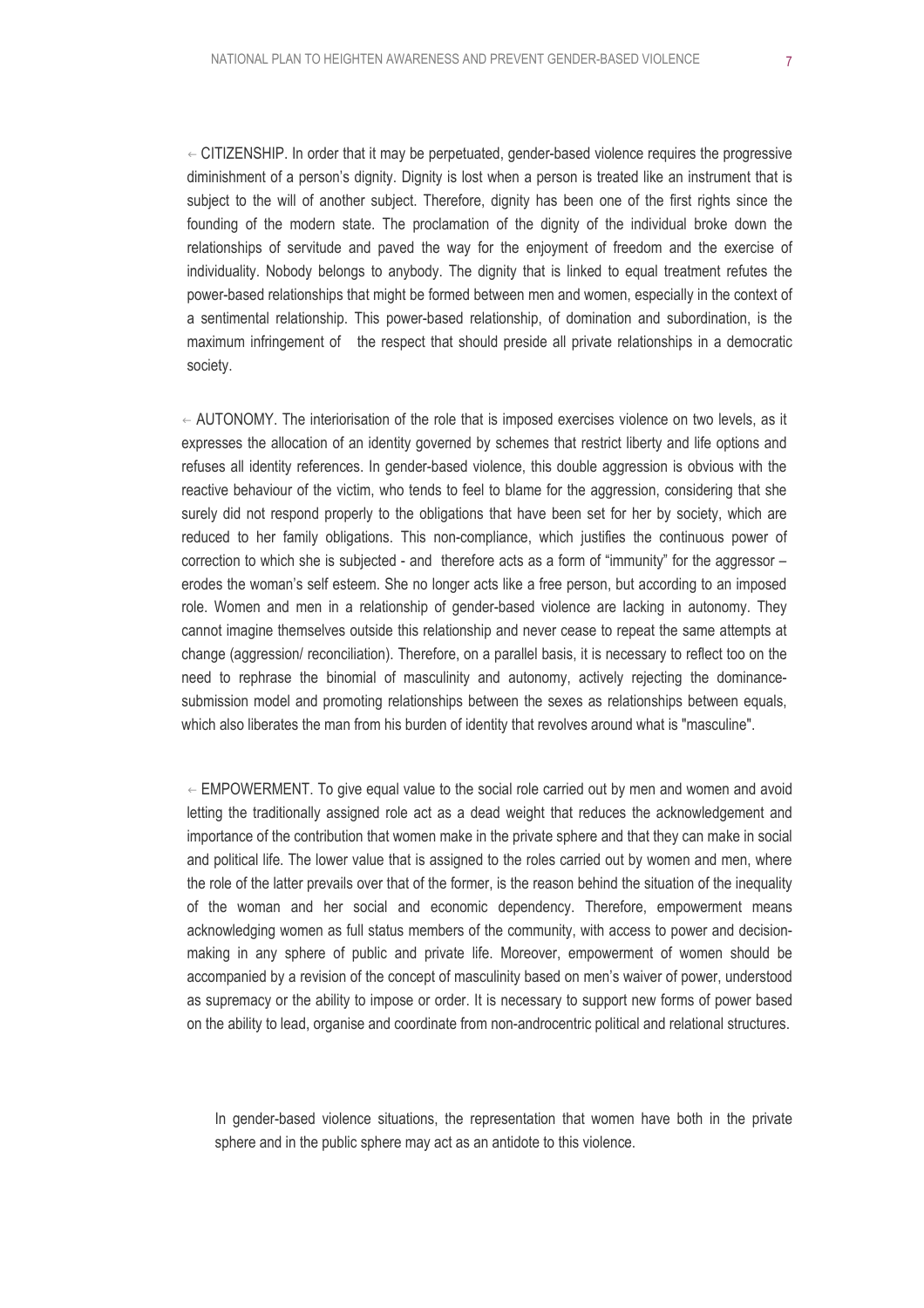In short, this second strategic objective may be summarised as extending the margins of women's entitlement to citizenship from two sides: as regards the private sphere, by improving their levels of autonomy and from the public perspective, reinforcing their empowerment.

If the two strategic objectives described are to be met, it is necessary to pay special attention to the groups of women that are most vulnerable: women with disabilities, women from rural contexts, immigrant women and women belonging to ethnic minorities. These situations place these women in a position of double discrimination, which requires an additional effort in order to remove the social and cultural obstacles that prevent the real, effective exercise of their citizenship status and have repercussions on their quality of life.

In turn, this effort will also imply work with men and women, as both remain anchored to stereotypical social roles that mutually reinforce each other and on the basis of which the identification of masculinity and femininity is built.

#### 2) Priority lines of action

In order that the National Prevention and Awareness Plan may become a real tool for intervention, a series of priority lines of action have been identified. These Lines of Action may be divided in two types: thematic, which define scopes of action, and transversal, which contemplate horizontal interventions that are common to the Plan as a whole.

There are seven thematic Lines of Action:

A. JUSTICE. Justice is the last resources of citizens in order to have their rights restored; the judicial system itself exercise a general prevention function that, on the basis of the mandate given to all public powers in article 9.2 of the Constitution, should include all of the illegalities on which the inequality between men and women are based. Training in equality for legal operators is therefore a necessity in order to ensure that the equality is really an effective device for neutralising gender-based violence.

B. SECURITY. The State Security Forces and Corps are often the first professionals that come into contact with episodes of gender-based violence and their participation is crucial in implementing follow-up and prevention mechanisms in order to prevent this from happening. For these reasons, it is vital to carry out work that is specifically oriented towards security and improving the guarantees of assistance and protection to the victims and potential victims of violence.

C. HEALTH. Violence against women is in the first instance an assault on their physical and psychological health. Therefore, the actors linked to this sphere acquire a particularly relevant protagonism both in detecting the phenomenon and in attending to the victims.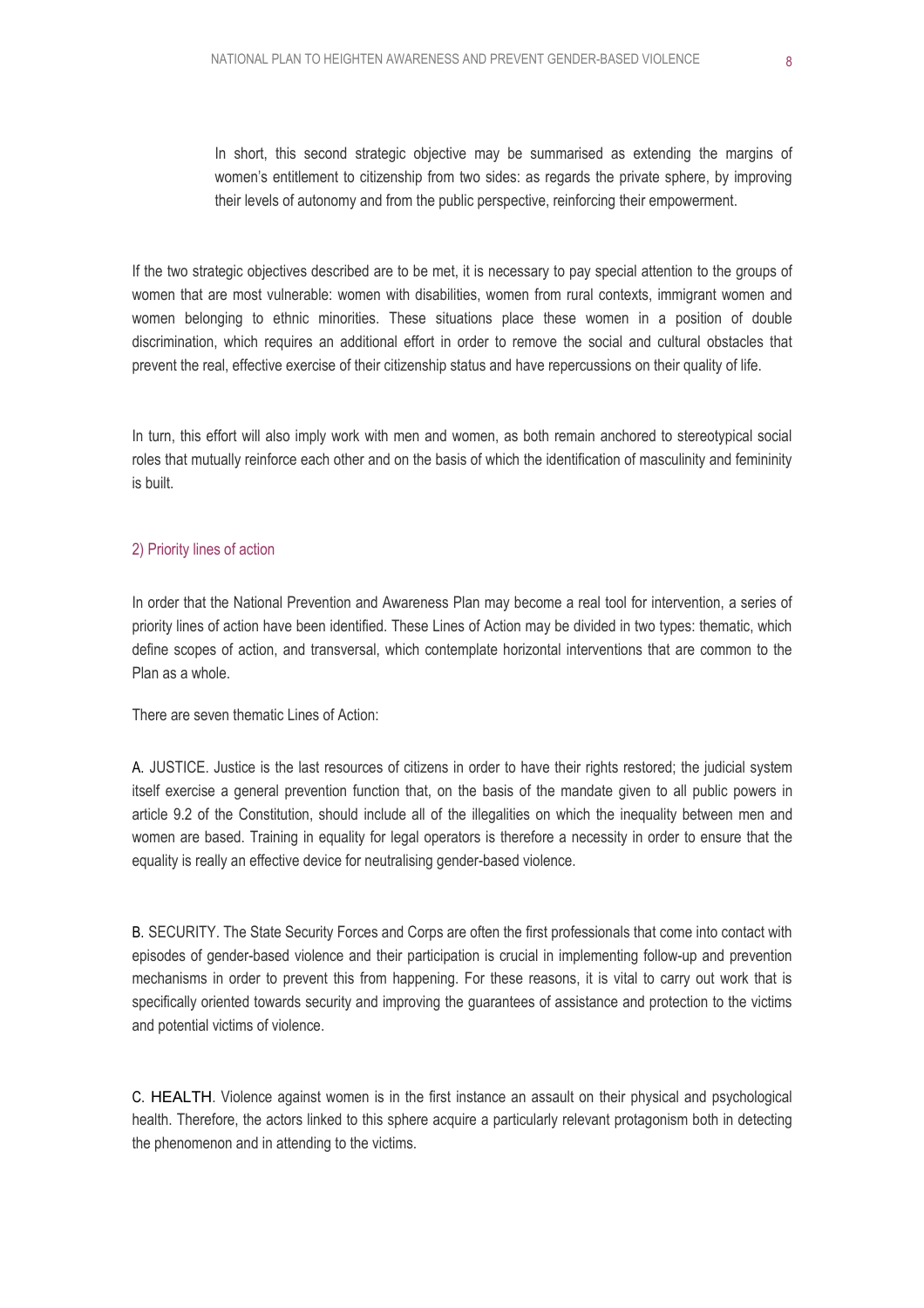D. SOCIAL SERVICES. The social services guarantee women that are the victims of gender-based violence and minors the right to comprehensive assistance. Therefore, there must be specialised training to allow for adequate professional intervention.

E. INFORMATION. It is necessary to work to heighten society's awareness, visualisation and conscience regarding gender-based violence as a public problem that goes against our system of values, especially among young people and vulnerable groups, so that the most adequate means are used to offer accessible information to each population group.

F. EDUCATION. It is vital to educate on the issue of the equality between women and men and of respect for the fundamental rights and liberties, from childhood onwards and also in education for adults, involving fathers and mothers and the whole educational community, particularly the managerial bodies of educational institutions. In turn, it is essential to provide the instruments that will allow for early detection of gender-based violence occurring in pupils' families and in the school environment.

G. COMMUNICATION. The professionals, male and female, in communication and advertising agencies play a fundamental role in the transmission of values and principles that, instead of promoting the existence of discriminatory stereotypes, will effectively help to combat the phenomenon of violence against women.

On the other hand, the transversal lines of action are as follows:

H. RESEARCH AND STUDY. In this context, it is indispensable to promote the interdisciplinarity of the lines of exploration in order to discover the various dimensions and manifestations of the phenomenon of violence and its evolution, so that the results that are obtained may be extended and enriched and that progress may be made towards developing new initiatives focussing on early detection and solving the problem.

I. TRAINING AND SPECIALISATION FOR PROFESSIONALS. It is also equally important to guarantee that the male and female professionals addressing this violent phenomenon are given the right training that will enable prevention, early detection, assistance and care for victims and rehabilitation of the aggressor.

J. MOBILISATION OF ACTORS. This refers to mobilising society in general and more specifically, certain actors such as NGOs, women's associations, trade union and employers' organisations, companies, male and female workers and other national and international networks, because gender-based violence is a social problem that must be understood and addressed as such by society as a whole, which must take a stance against this violence.

K. COORDINATION. To promote coordination and collaboration between the various actors involved in the objective of eradicating gender-based violence, on an interinstitutional and also intra-institutional basis, in terms of active cooperation and co-responsibility in initiatives.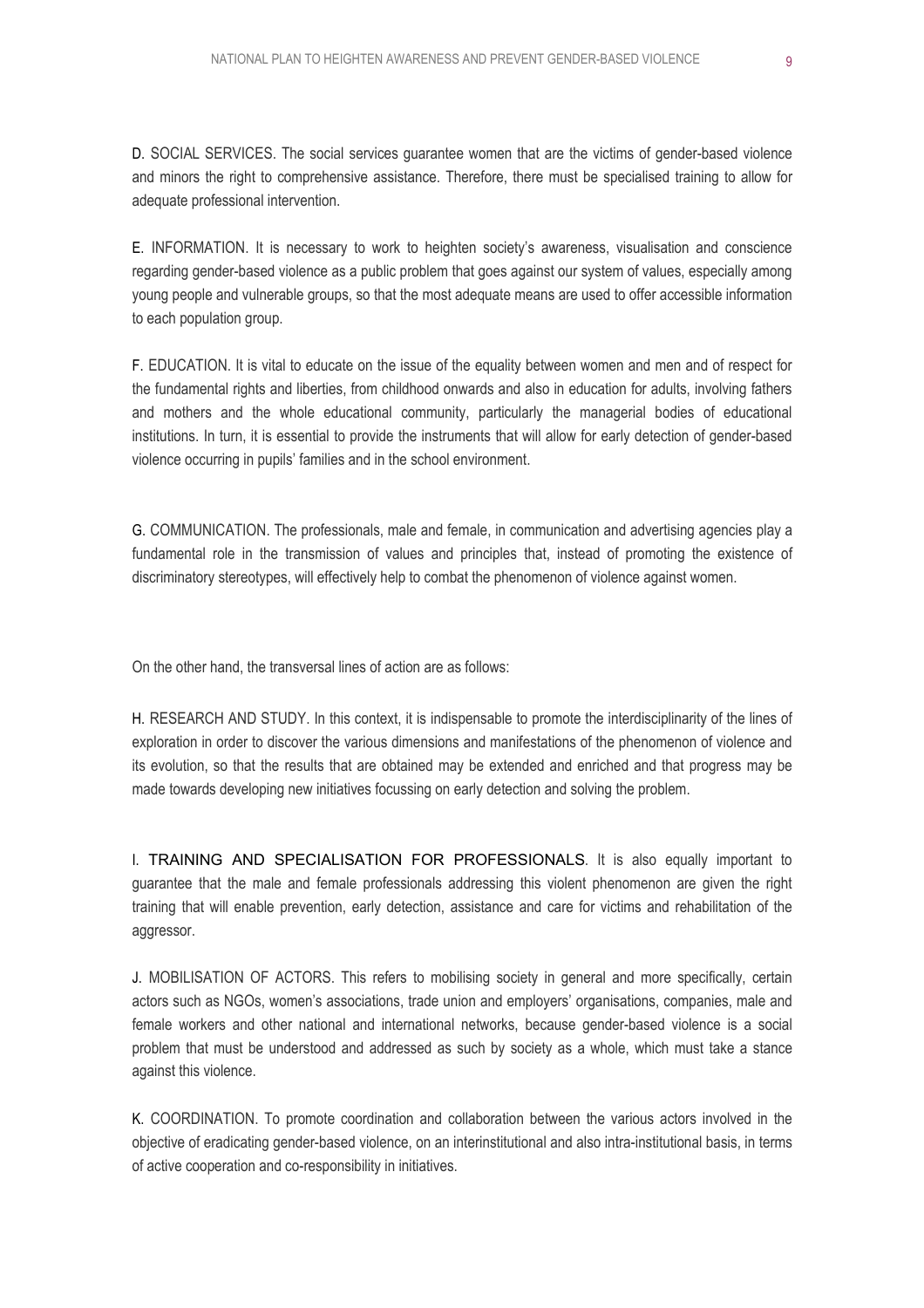L. FOLLOW-UP AND ASSESSMENT. The National Plan must be subject to continuous follow-up and assessment in order to ensure that it is complied with and to assess how it adapts to the reality of the violent phenomenon to be combated. This follow-up should allow for the redefinition of specific initiatives, reinforcing those that offer good results and drawing up new priority lines of action. The Plan Follow-up Committee established in the Comprehensive Law shall be in charge of assessing on an ongoing basis compliance with the objectives and the initiatives carried out. The State Observatory will also contribute to the development of this line of action.

#### 3) Actors in charge of application

Within these lines of action, a series of specific intervention measures have been established. These will guide the action of the actors that intervene in this phenomenon. There are three basic types of actors: public powers, social entities and experts. In the first group, we would have to highlight the important role to be played by Equality Bodies in promoting, developing and following up on the initiatives described in the National Plan, given their transversal character and as a guarantee that the gender perspective is incorporated when they are implemented. Moreover, Local Entities, with their proximity to citizens, are fundamental actors in carrying out this Plan.

Each of these actors must take into account, in its action, at least the following principles:

#### PUBLIC POWERS

 $\leftarrow$  To lead and promote changes of attitude that will make progress towards equality in all of their spheres of competence.

 $\epsilon$  To mobilise social networks so that they may contribute to the general heightening of society's awareness to the public problem that is gender-based violence: an assault on the values of democratic co-existence and an infringement of human rights.

 $\leftarrow$  To change methods and languages in order to comply with the strategic objectives that are proposed.

 $\leftarrow$  To eradicate the justifications for abuse (jealousy, insecurity, stress) that are not used in the case of other types of violence, thus eliminating degrees of tolerance towards gender-based violence.

 $\leftarrow$  To promote a new social pact to share all spheres of life, which will mean that as human beings with equal rights, each one's contribution to society may be assessed.

#### SOCIAL ENTITIES

Women's organisations and other social entities have the experience and the excellent opportunity to create new horizons for action, as they are the promoters of the new social scenarios that are to be built. Therefore, their protagonism in this sphere is decisive because of their double aspect of "representatives", in the sense that they are in contact with reality and "catalysts" in society, because of their ability to promote plans that can generate profound social changes.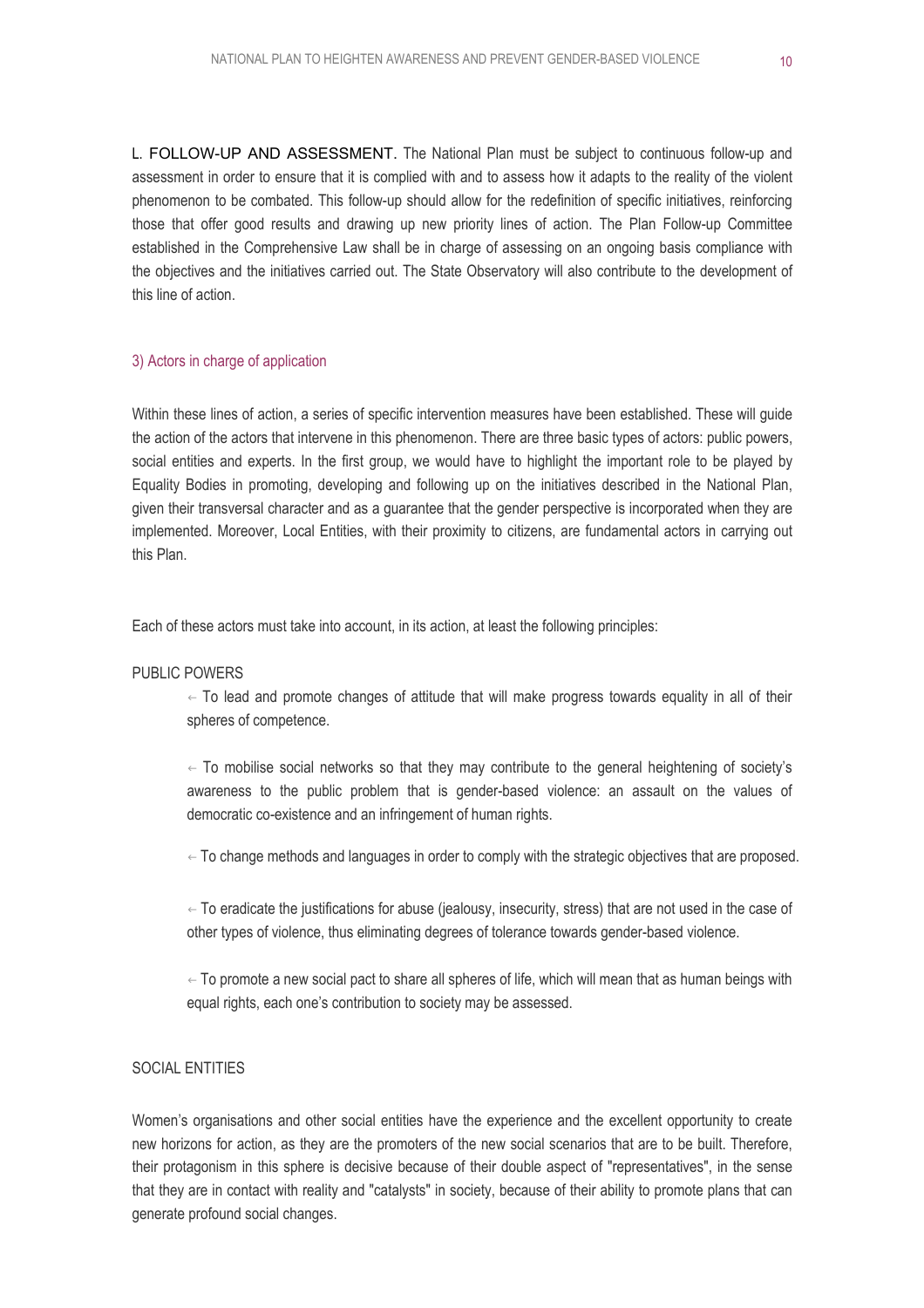$\leftarrow$  To participate in redefining violence against women and proposing new approaches to the phenomenon.

 $\leftarrow$  To exchange the "victim identity" with the identity of the person that is about to build an individual project, where affection does not jeopardise any fundamental right.

 $\leftarrow$  To abandon, in the interventions with the victims of abuse, the restricted limits of the personal sphere and carry out social analyses based on the problems associated to exercising the role assigned to women.

 $\leftarrow$  To promote and disseminate case histories of women that have overcome the problem and recovered, with autonomy and empowerment, so that they may serve as models for other women.

 $\leftarrow$  To apply a new approach to masculinity, where the traditional functions of domination are perceived as "deficits" and not as merits belonging to the concept.

#### EXPERTS

 $\leftarrow$  To create new categories of socialisation based on equal relationships, where the condition of the individual person is given priority over the exercise of a feminine role (as spouse, partner) and of course, of a masculine role (the traditional concept of the primacy of the male).

 $\leftarrow$  To promote models of action that address violence as a process (prevention systems).

 $\leftarrow$  To implement models and proposals that serve to start a process of re-socialisation, where the victim identity is gradually replaced by the construction of a new life project in which the woman recovers her desires and aspirations and her private and professional activities.

 $\epsilon$  Similarly, in the case of the men, it is necessary to address the idea of masculinity in order to remove the traditional concepts that work against relationships based on respect, equality, fairness and autonomy.

 $\leftarrow$  To create a context for discussion that will serve to categorise a new social contract. This context would include social symbols and languages and ethic proposals for relationships between men and women, outlining a new intra-gender pact that will recover the concept of the person as opposed to the traditional roles.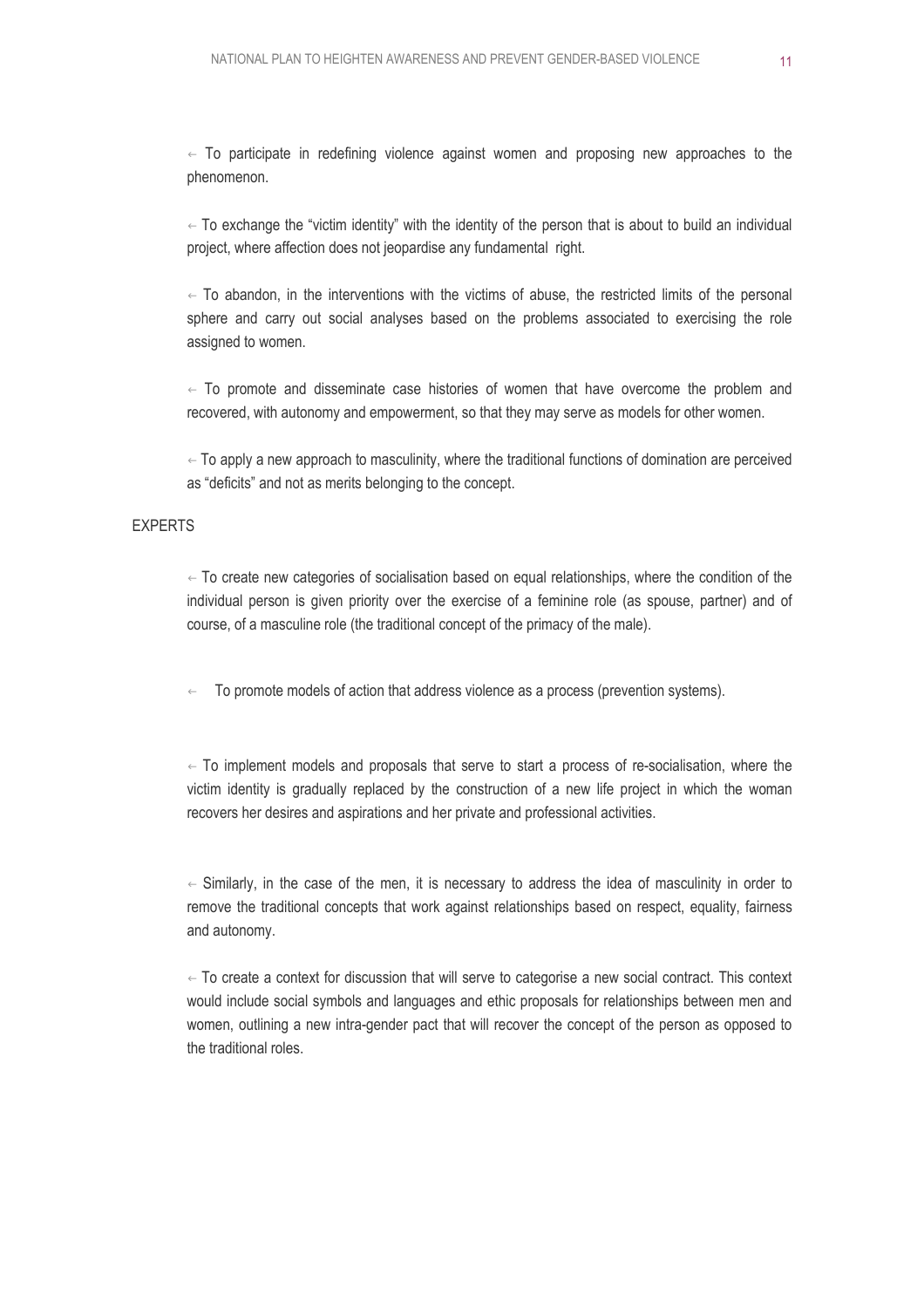#### 4) Duration, follow-up and assessment

A National Awareness and Prevention Plan like this one should serve to enable agile, immediate responses according to how the violent phenomenon being combated evolves. This evolution should be affected by the various measures that are implemented and it will be traced in the ongoing assessment of the latter.

Therefore, this National Plan will be in force for a period of two years. In its first year of validity, those aspects that the various public administrations involved in its development deem in consensus to be matters of priority implementation will be specified and this will allow to improve the response to this violent phenomenon and ensure that the rights of the women that are victims of this violence are equal throughout Spanish territory, without detriment to any other initiatives that are adopted in the sphere of combating gender-based violence, in the exercise of their respective competencies.

The Committee that will be created by the mandate of the Comprehensive Law for following up on and assessing the Plan shall drawn up on an annual basis a report assessing the degree of compliance with the measures in the Plan and the progress made in attaining its strategic objectives, taking into account the fact that the efficiency of some of the measures is in the long term.

This assessment will also allow to identify best practices in order to reinforce efficient intervention procedures, highlight the obstacles to their being implemented and containing new proposals for action.

These annual reports shall be forwarded to the Cabinet of Ministers via the Government's Special Delegation dedicated to combating violence against women.

#### 5) Financial Memorandum

Each of the Ministries involved in developing the National Plan to Heighten Awareness and Prevent Gender-Based Violence has quantified the economic effort that will be involved in adopting the measures undertaken in each of the Lines of Action.

Therefore, each and every one of the measures in the plan have been given a budgetary allocation.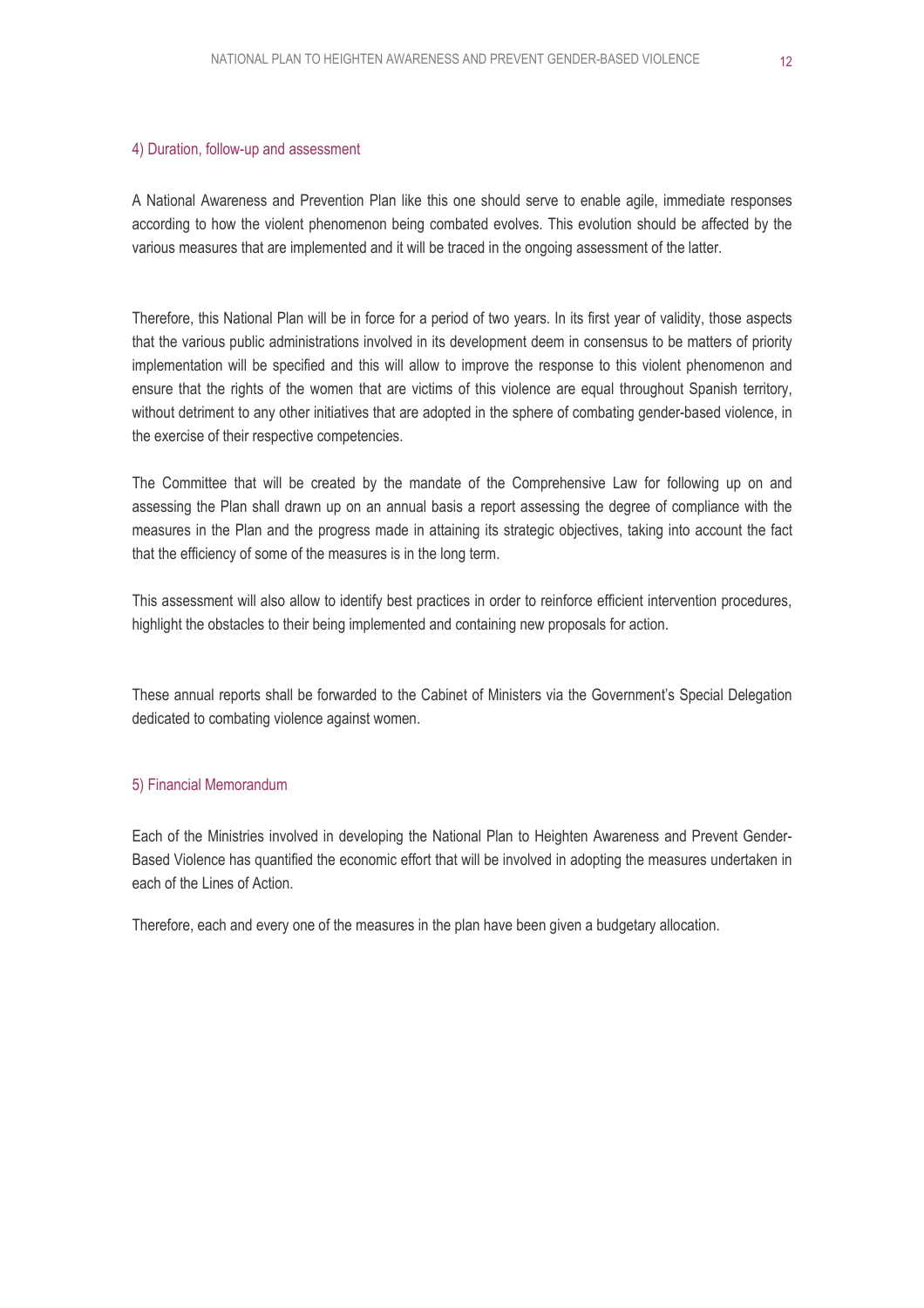#### 6) Intervention measures

The next chapter presents the intervention measures that are carried out in each of the Lines of Action. For each one, the actor in charge of application and development is identified. At the end, there is also a diagram summarising the main measures included in each of the lines of action.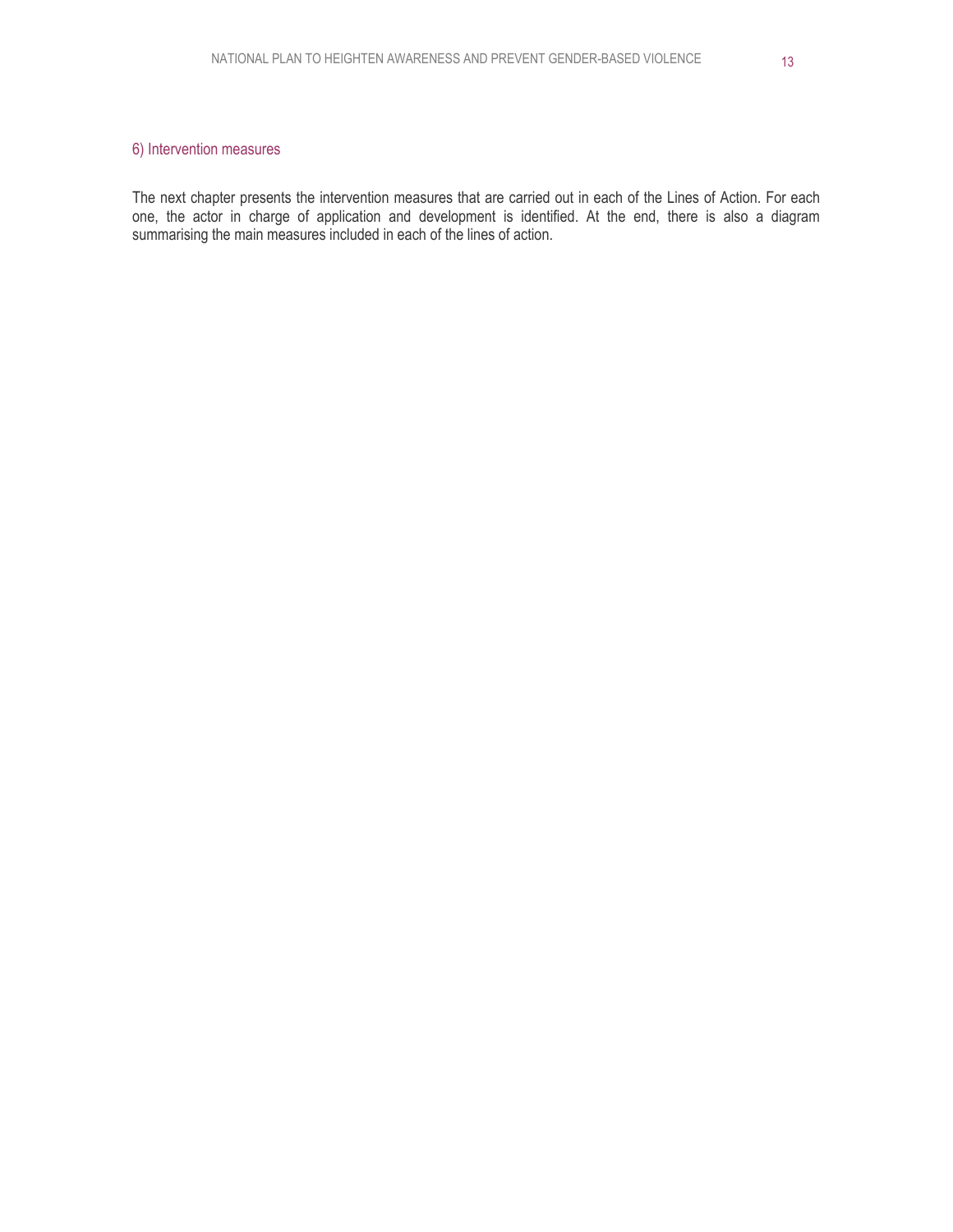## II. MAIN LINES OF ACTION AND MEASURES

OF THE NATIONAL PLAN TO HEIGHTEN AWARENESS AND PREVENT GENDER-BASED **VIOLENCE** 

## II.1. OBJECTIVE 1 TO IMPROVE THE RESPONSE TO GENDER-BASED VIOLENCE

| <b>MEASURES</b>                                                                                                                                                                                                                                                                                                              | <b>ACTOR IN CHARGE</b>                                                                                                                                                                           |
|------------------------------------------------------------------------------------------------------------------------------------------------------------------------------------------------------------------------------------------------------------------------------------------------------------------------------|--------------------------------------------------------------------------------------------------------------------------------------------------------------------------------------------------|
| <b>LINE OF ACTION A: JUSTICE</b>                                                                                                                                                                                                                                                                                             |                                                                                                                                                                                                  |
| 1                                                                                                                                                                                                                                                                                                                            | Scheduled, ongoing and progressive<br>training for professionals linked to<br>the sphere of Justice                                                                                              |
| Adoption of common criteria for training on the subject of equality between men and<br>women and of gender-based violence for all legal professionals and operators.                                                                                                                                                         | - Ministry of Justice<br>• Office of the Director of<br>Public Prosecutions/ Attorney General<br>General Council of the<br>Judiciary<br>- Autonomous Communities<br>with competencies in Justice |
| • To establish a calendar for training on the subject of equality between men and women<br>and of gender-based violence for all legal professionals and operators.                                                                                                                                                           |                                                                                                                                                                                                  |
| Adoption of common reference criteria for initial training of legal professionals and<br>operators on the subject of equality between men and women and of gender-based violence.                                                                                                                                            |                                                                                                                                                                                                  |
| Adoption of common criteria for ongoing training of legal professionals and operators,<br>that will guarantee that their knowledge and skills are recycled and that their training is up-to-date and<br>specialised in the area of gender-based violence. This training will be provided in accordance with the<br>calendar. |                                                                                                                                                                                                  |
| Adoption of common criteria for training on equality and specialised in gender-based<br>violence for professionals on UVI-VG (Comprehensive Gender-Based Violence Assessment Units)<br>teams.                                                                                                                                |                                                                                                                                                                                                  |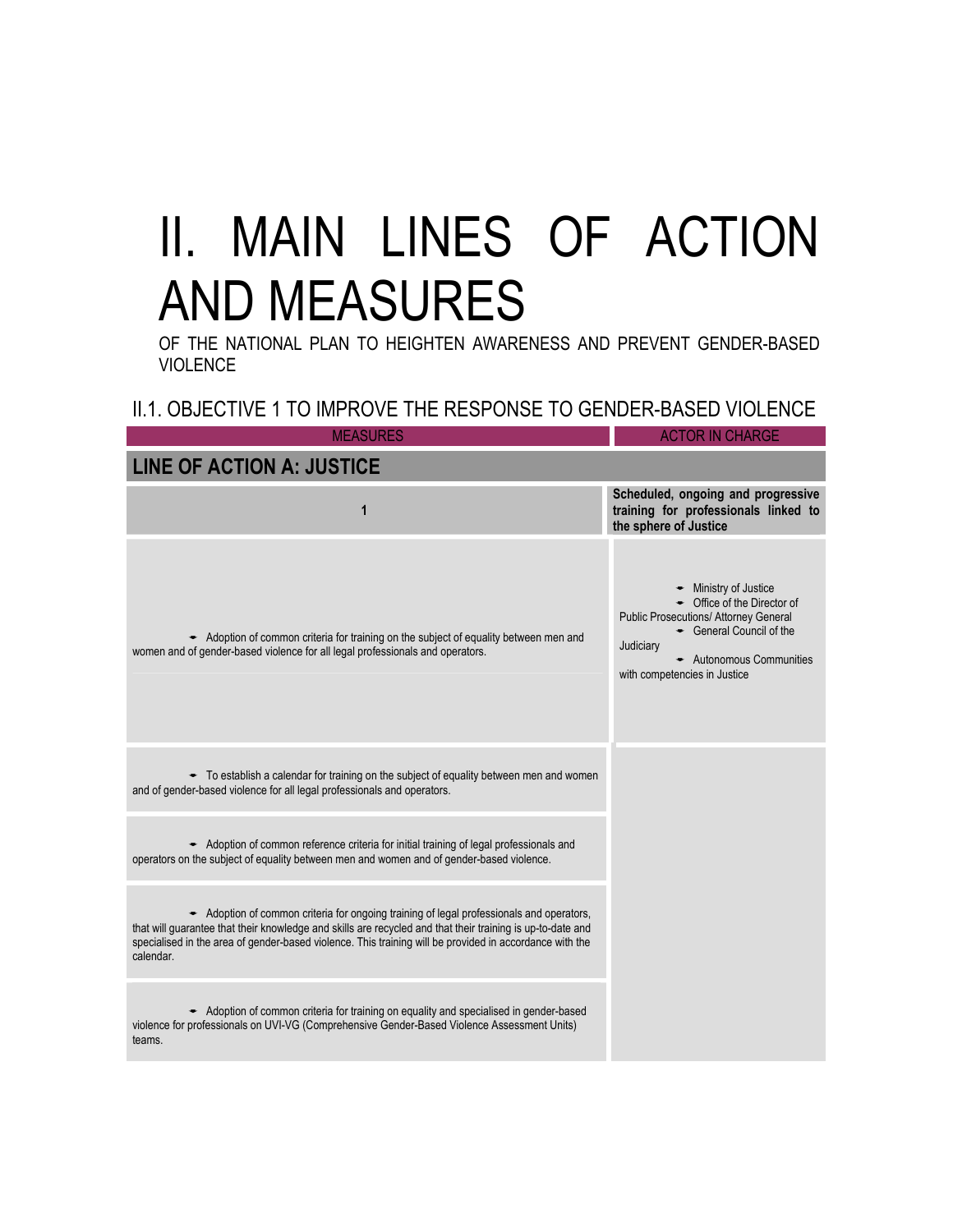| Example 1 Design of modules of training on gender-based violence for professionals working in<br>the Violence against Women Courts that due to the characteristics of their posts require specialised<br>training and specification of this requirement in the corresponding List of Posts. Specialised training will<br>be contemplated for substitute Judges and replacement Magistrates that are allocated to Violence<br>against Women Courts. |                                                                                                                                                                                                                   |
|----------------------------------------------------------------------------------------------------------------------------------------------------------------------------------------------------------------------------------------------------------------------------------------------------------------------------------------------------------------------------------------------------------------------------------------------------|-------------------------------------------------------------------------------------------------------------------------------------------------------------------------------------------------------------------|
| • To draw up training materials of reference that will contribute towards quality training<br>on the subject of gender-based violence in training legal professionals and operators.                                                                                                                                                                                                                                                               |                                                                                                                                                                                                                   |
| • To draw up a Guide of best practices in judicial procedures in the area of gender-based<br>violence, without detriment to respect for judicial interpretation in interpreting the laws.                                                                                                                                                                                                                                                          |                                                                                                                                                                                                                   |
| $\overline{2}$                                                                                                                                                                                                                                                                                                                                                                                                                                     | Violence against Women Courts                                                                                                                                                                                     |
| - To establish parameters that will allow to group judicial parties in the area of gender-<br>based violence, with the intention of conciliating the necessary unblocking in the functioning of the<br>Violence against Women Courts, compatible with keeping the court at a reasonable distance from the<br>victim.                                                                                                                               | $\bullet$ Ministry of Justice<br>General Council of the<br>Judiciary<br>Autonomous Communities<br>with competencies in Justice                                                                                    |
| $\bullet$ To identify the posts in the compatible Violence against Women Courts in which it is<br>necessary to establish as a requirement specialised training in gender-based violence.                                                                                                                                                                                                                                                           | - Ministry of Justice<br>$\bullet$ Office of the Director of<br><b>Public Prosecutions/ Attorney General</b><br>← General Council of the<br>Judiciary<br>- Autonomous Communities<br>with competencies in Justice |
| 3                                                                                                                                                                                                                                                                                                                                                                                                                                                  | Development of the Comprehensive<br><b>Gender-Based Violence Assessment</b><br>Units                                                                                                                              |
| • Common protocols that will define the actions of the Forensic Doctor on duty and the<br>first to attend to the victim of gender-based violence and contemplate the minimum content of the report<br>to be forwarded to the Prosecutor and to the Judge so that the latter, where applicable, may refer to the<br>comprehensive forensic assessment units, with a useful specification of the expertise that is required.                         | - Ministry of Justice<br>- Autonomous Communities<br>with competencies in Justice                                                                                                                                 |
| Reorganisation of the staff of Legal Medicine Institutes                                                                                                                                                                                                                                                                                                                                                                                           |                                                                                                                                                                                                                   |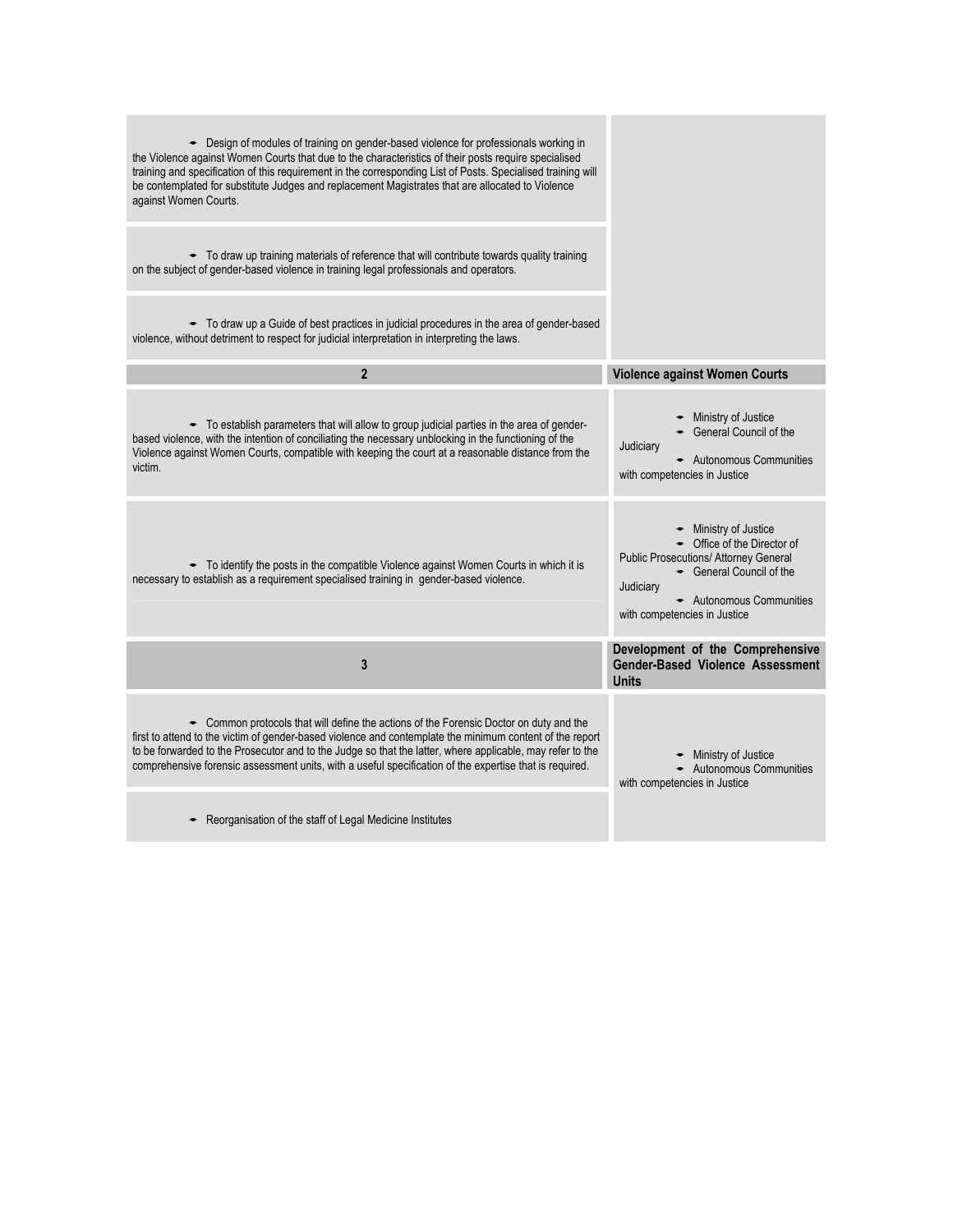#### NATIONAL PLAN TO HEIGHTEN AWARENESS AND PREVENT GENDER-BASED VIOLENCE MAIN LINES OF ACTION AND MEASURES 15<br>MEASURES ACTOR IN CHARGE

|                                                                                                                                                                                                                                                                                                                       | ∟טו ווע ווז ווערו טו                                                                                                                                              |
|-----------------------------------------------------------------------------------------------------------------------------------------------------------------------------------------------------------------------------------------------------------------------------------------------------------------------|-------------------------------------------------------------------------------------------------------------------------------------------------------------------|
| 4                                                                                                                                                                                                                                                                                                                     | Integration and coordination of the technical<br>psychosocial teams at Courts to avoid saturation<br>of resources and double victimisation of affected<br>women - |
| • Protocol to integrate, reorganise and coordinate the interventions of the<br>various services provided to victims at Courts.                                                                                                                                                                                        | $\bullet$ Ministry of Justice<br>- Autonomous Communities with<br>competencies in Justice                                                                         |
| 5                                                                                                                                                                                                                                                                                                                     | Guarantee that the state-appointed lawyers will be<br>specialised in gender-based violence                                                                        |
| Specialised training on the subject of gender-based violence for state-<br>appointed lawyers, with programmes approved by the Ministry of Justice and the<br>Autonomous Communities with competencies in justice, in collaboration with the<br>General Council of Spanish Lawyers, equipped with reference materials. | - Ministry of Justice<br>- Autonomous Communities with<br>competencies in Justice<br>General Council of Spanish Lawyers                                           |
| • To establish a calendar for training in gender-based violence for state-<br>appointed lawyers.                                                                                                                                                                                                                      |                                                                                                                                                                   |
| To draw up a Guide of best practices for law professionals.                                                                                                                                                                                                                                                           |                                                                                                                                                                   |
| • Protocol of action and organisation between the Security Forces and<br>Corps and the Lawyers' Associations in order to immediately inform the victim of her<br>entitlement to legal assistance, prior to applying for a protection order.                                                                           | - Ministry of Justice<br>Autonomous Communities with<br>competencies in Justice<br>$\bullet$ Ministry of the Interior<br>General Council of Spanish Lawyers       |
| 6                                                                                                                                                                                                                                                                                                                     | Follow-up and assessment of programmes aimed<br>at abusers                                                                                                        |
| Adoption of common criteria for assessing the re-education<br>programmes to be applied in the cases of suspension and substitution of custodial<br>sentences.                                                                                                                                                         | - Ministry of the Interior<br>Autonomous Communities with<br>competencies in penitentiary institutions                                                            |
| $\overline{7}$                                                                                                                                                                                                                                                                                                        | individualised<br>Ongoing,<br>follow-up<br>on<br>each<br>situation of violence                                                                                    |
| $\bullet$ To ensure that all of the procedural applications are automatically fed<br>into the Central Register for the Protection of the Victims of Domestic Violence.                                                                                                                                                | Ministry of Justice<br>Autonomous Communities with<br>competencies in Justice<br>- General Council of the Judiciary                                               |
| • Development of a telematic system for documentary exchange between<br>the judicial bodies and the Security Forces and Corps.                                                                                                                                                                                        | Ministry of Justice<br>Ministry of the Interior<br>Autonomous Communities with<br>competencies<br>General Council of the Judiciary<br>٠                           |
| • To establish a mechanism for notifying sentences to the National Social                                                                                                                                                                                                                                             | Ministry of Labour and Social Affairs                                                                                                                             |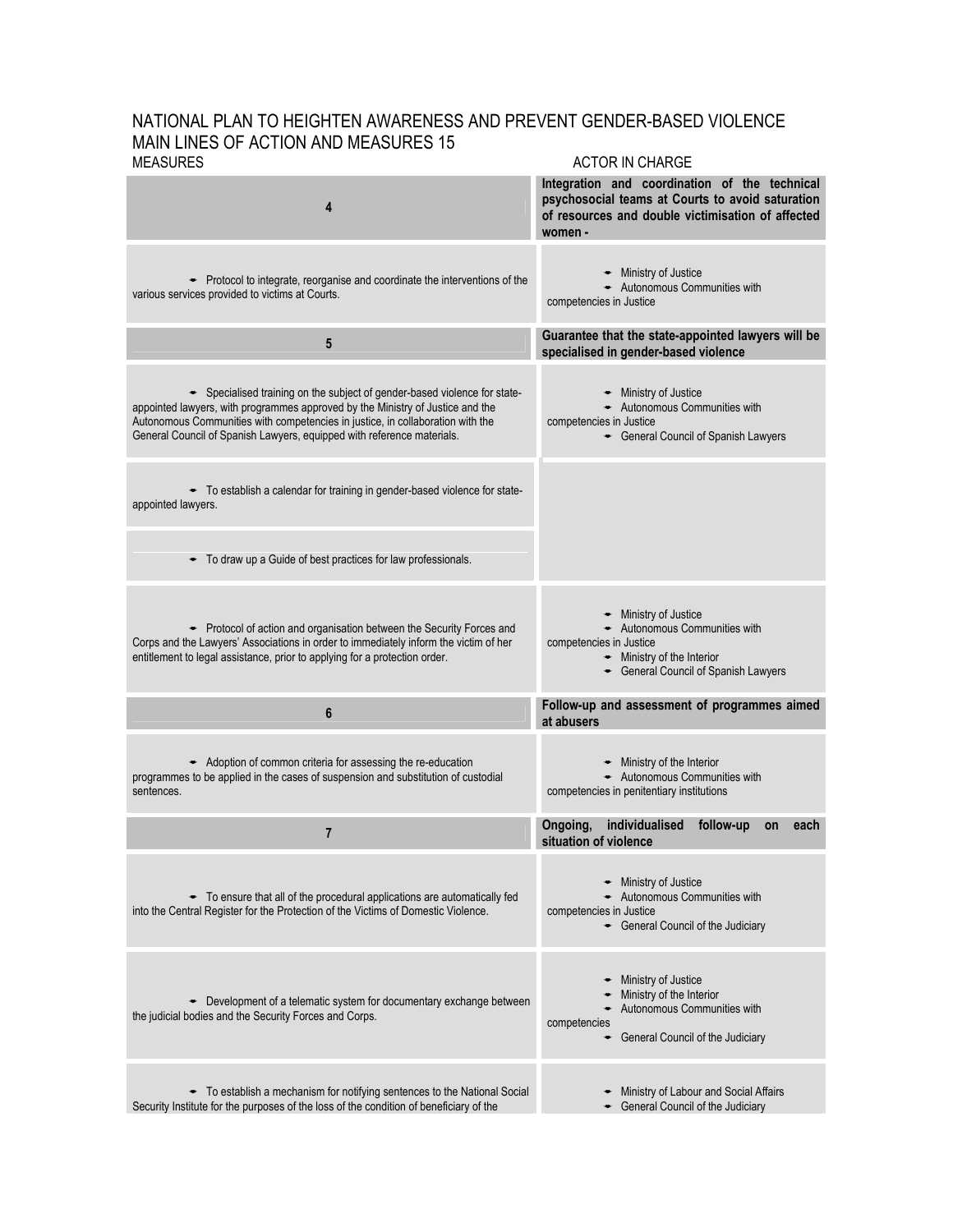widowhood pension.

| <b>LINE OF ACTION B: SECURITY</b>                                                                                                                                                                                                                     |                                                                                                                                     |
|-------------------------------------------------------------------------------------------------------------------------------------------------------------------------------------------------------------------------------------------------------|-------------------------------------------------------------------------------------------------------------------------------------|
| 1                                                                                                                                                                                                                                                     | Training of professionals in the sphere of the<br>Security Forces and Corps (at State, autonomous<br>and local levels)              |
| $\bullet$ Adoption of common criteria for initial and ongoing training on the<br>subject of equality between men and women and of gender-based violence for all<br>members of the Security Forces and Corps.                                          |                                                                                                                                     |
| • To establish a calendar for training on the subject of equality and<br>gender-based violence for all members of the Security Forces and Corps and carry out<br>the first two years of training.                                                     | Ministry of the Interior<br>Autonomous Communities with<br>competencies<br><b>Local Entities</b>                                    |
| • To draw up reference training materials that will contribute to quality<br>training on the subject of gender-based violence as part of the training of the Security<br>Forces and Corps.                                                            |                                                                                                                                     |
| • Guide of best police practices in the area of gender-based violence.<br>both as regards care for the victim and the response to the aggressor.                                                                                                      |                                                                                                                                     |
| $\overline{2}$                                                                                                                                                                                                                                        | <b>Development</b><br>devices<br>follow<br><b>of</b><br>to<br><b>up</b><br>on<br>aggressors                                         |
| $\bullet$ Development of an IT system in which the various electronic monitoring<br>devices for aggressors may be integrated in order to ensure the safety of the victims<br>and follow-up and control of the aggressor throughout Spanish territory. | Ministry of Industry, Tourism and Trade<br>Ministry of the Interior<br>Ministry of Justice<br>Ministry of Labour and Social Affairs |

<u>a Tan</u>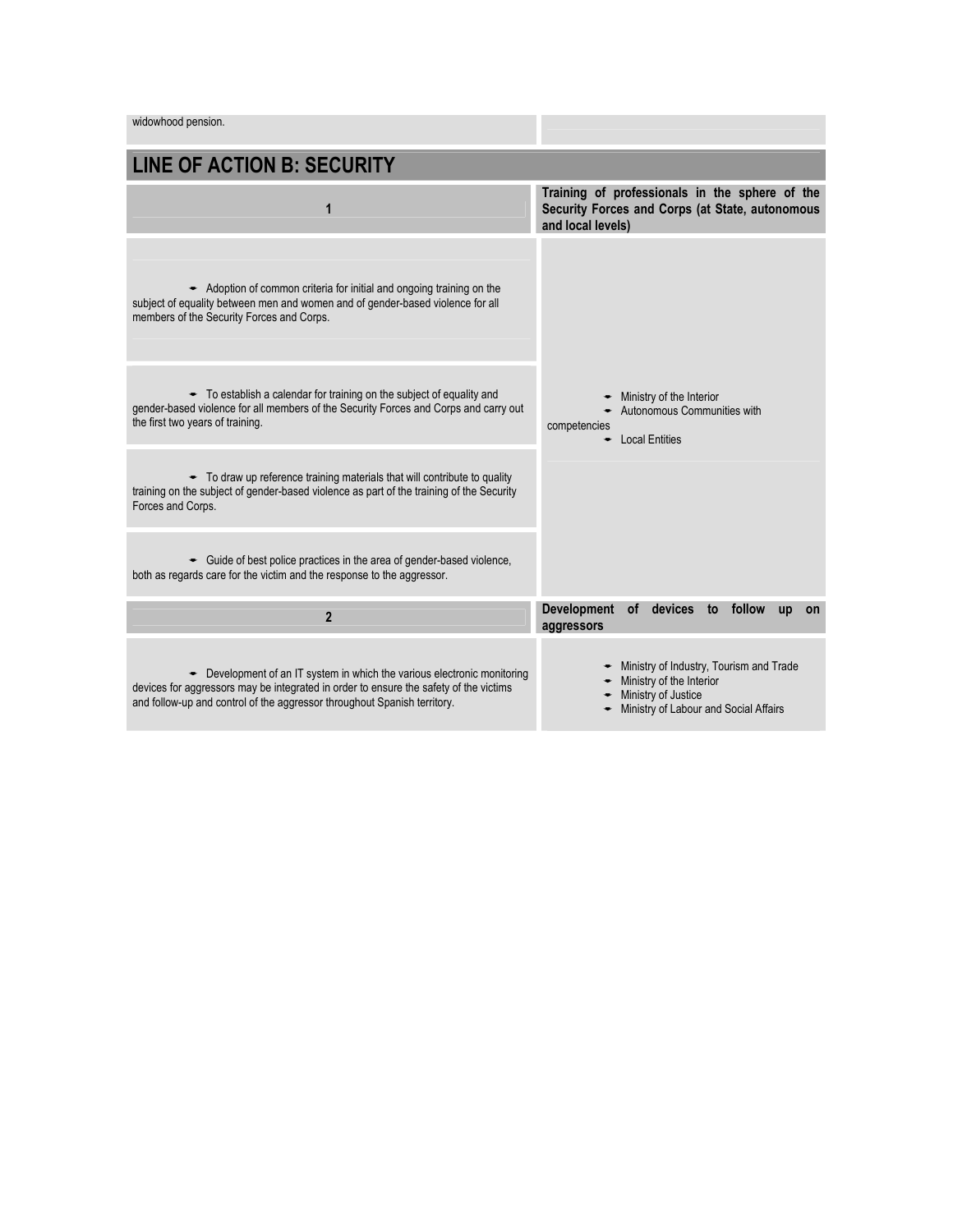#### NATIONAL PLAN TO HEIGHTEN AWARENESS AND PREVENT GENDER-BASED VIOLENCE MAIN LINES OF ACTION AND MEASURES 16 MEASURES ACTOR IN CHARGE

| <b>LINE OF ACTION C: HEALTH</b>                                                                                                                                                                                                                                                                                                             |                                                                                                         |  |
|---------------------------------------------------------------------------------------------------------------------------------------------------------------------------------------------------------------------------------------------------------------------------------------------------------------------------------------------|---------------------------------------------------------------------------------------------------------|--|
| 1                                                                                                                                                                                                                                                                                                                                           | Training for professionals linked<br>to the sphere of Health                                            |  |
| Adoption of common criteria for basic, specialised and ongoing training on the subject of<br>equality between men and women and of gender-based violence for the personnel in the National Health<br>System                                                                                                                                 | Ministry of Health and                                                                                  |  |
| • To establish a calendar for training on the subject of equality and gender-based violence<br>for all of the professionals in the National Health System and carry out the first two years of training.                                                                                                                                    | Consumption<br>- Autonomous<br>Communities<br><b>Local Entities</b>                                     |  |
| • To draw up reference training materials that will contribute to providing quality training on<br>the subject of gender-based violence as part of the training of the National Health System personnel.                                                                                                                                    |                                                                                                         |  |
| $\overline{2}$                                                                                                                                                                                                                                                                                                                              | Common criteria for healthcare in<br>cases of gender-based violence                                     |  |
| - To agree on a joint set of epidemiological and sanitary indicators on gender-based<br>violence for the National Health System.                                                                                                                                                                                                            | Ministry of Health and<br>٠<br>Consumption<br>- Autonomous<br>Communities                               |  |
| 3                                                                                                                                                                                                                                                                                                                                           | Coordination in the Integrated<br><b>Health Service</b>                                                 |  |
| • To design the coordination and follow-up on care provided in cases of gender-based<br>violence at the various levels of the National Health System's health systems and services.                                                                                                                                                         | Ministry of Health and<br>٠                                                                             |  |
| • To develop mechanisms for providing advisory services, intervention and coordinating the<br>health services with the other administrations that are involved (Justice, Security, Social Services),<br>especially with the forensic assessment units in order to improve the effectiveness of the comprehensive<br>response.               | Consumption<br>- Autonomous<br>Communities                                                              |  |
| <b>LINE OF ACTION D: SOCIAL SERVICES</b>                                                                                                                                                                                                                                                                                                    |                                                                                                         |  |
| 1                                                                                                                                                                                                                                                                                                                                           | social<br><b>Training</b><br>for<br>services<br>professionals                                           |  |
| Adoption of common criteria for ongoing training on the subject of equality between men<br>and women and of gender-based violence for professionals in the social services                                                                                                                                                                  | Ministry of Labour and<br><b>Social Affairs</b><br>- Autonomous<br>Communities<br><b>Local Entities</b> |  |
| $\mathbf{2}$                                                                                                                                                                                                                                                                                                                                | <b>Comprehensive Social Assistance</b>                                                                  |  |
| • To promote innovative projects at autonomous community level that quarantee the<br>entitlement to comprehensive social assistance. These projects must necessarily contemplate the situation<br>of disabled women, immigrant women, elderly women, rural women and women that belong to ethnic<br>minorities, as well as care for minors. | Ministry of Labour and<br>Social Affairs                                                                |  |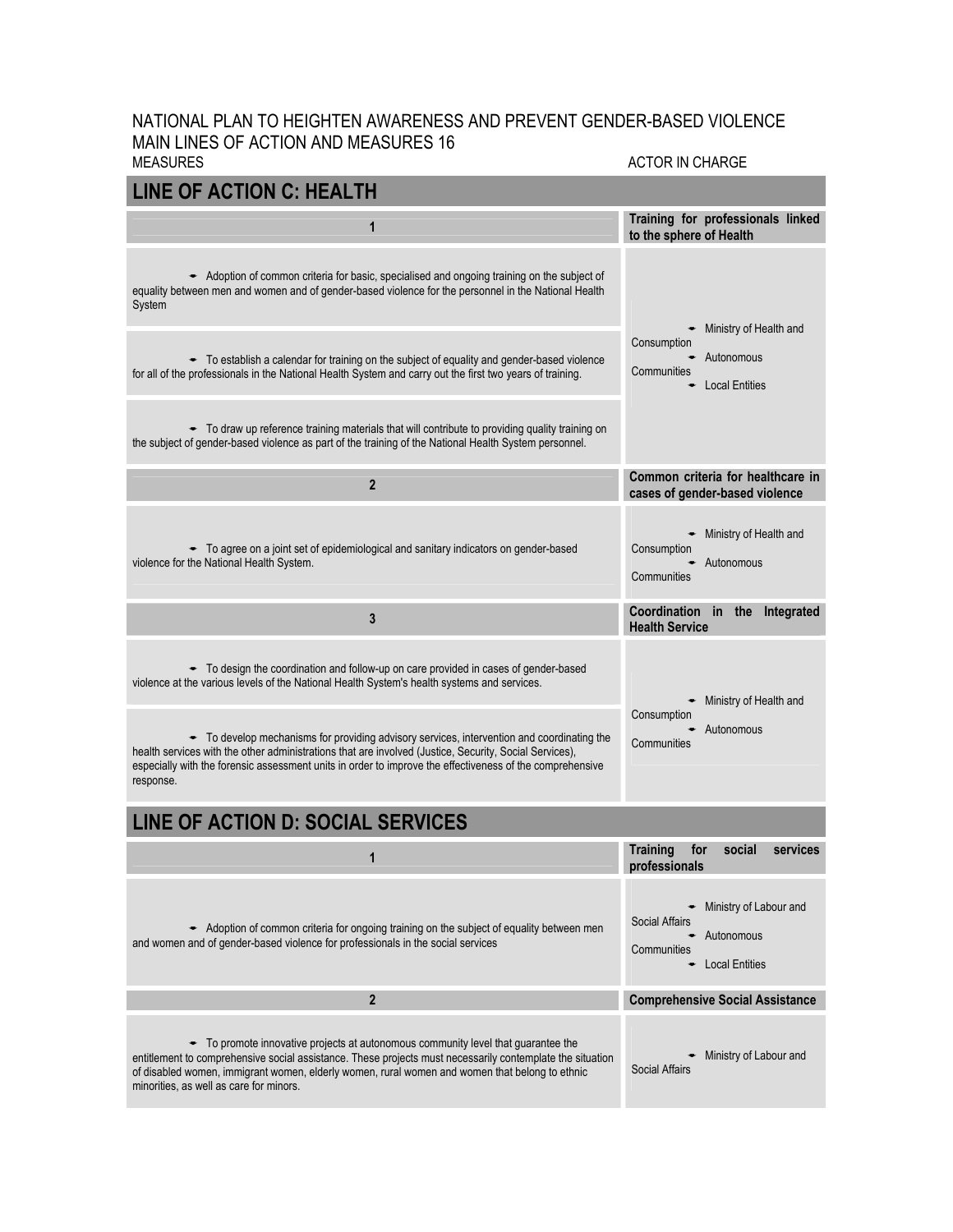¢ To promote innovative projects at local level that guarantee the entitlement to comprehensive social assistance. These projects must necessarily contemplate the situation of disabled women, immigrant women, elderly women, rural women and women that belong to ethnic minorities, as well as care for minors.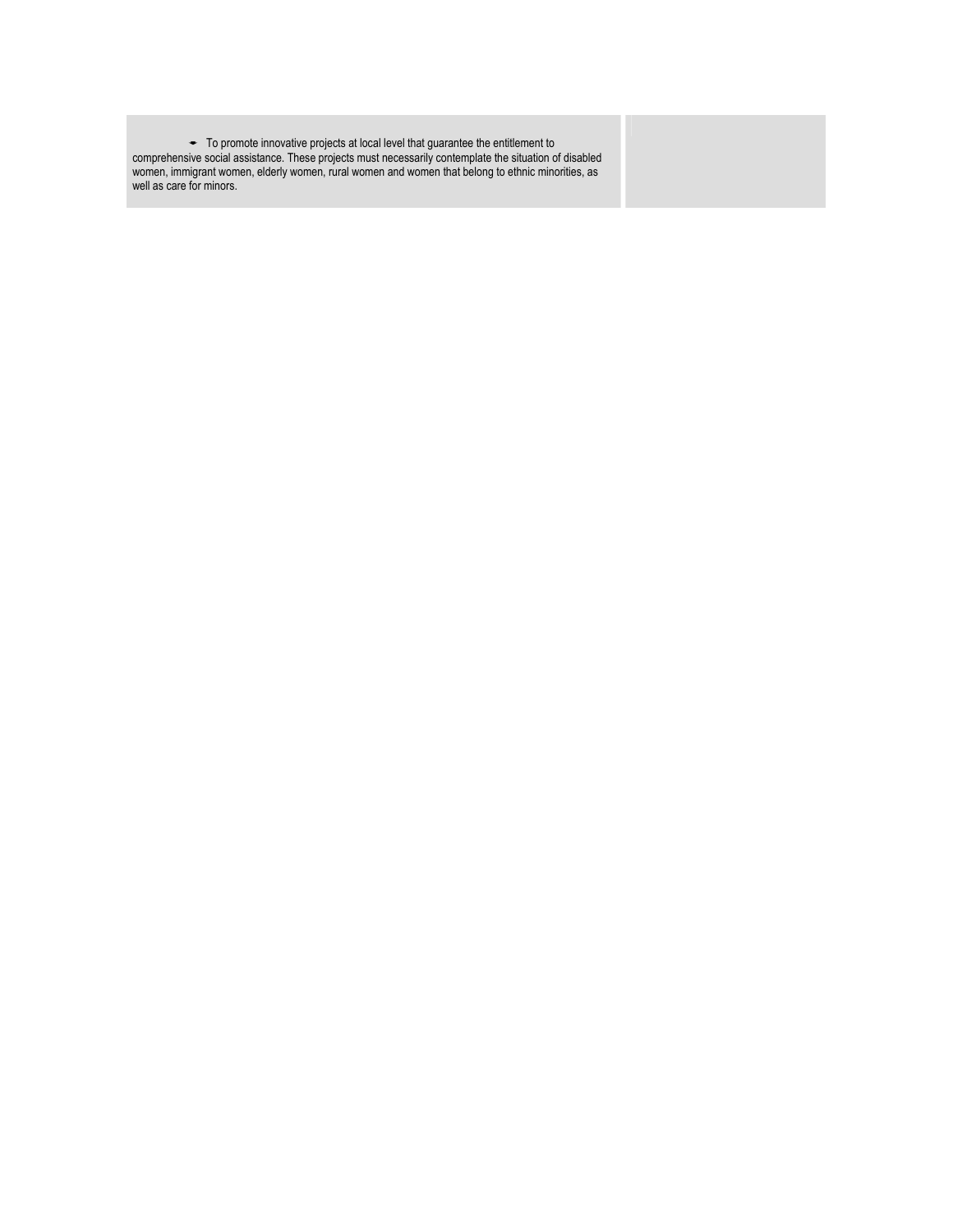| <b>LINE OF ACTION E: INFORMATION</b>                                                                                                                   |                                                                                             |
|--------------------------------------------------------------------------------------------------------------------------------------------------------|---------------------------------------------------------------------------------------------|
|                                                                                                                                                        | <b>Information Measures</b>                                                                 |
| • Creation of a webpage against gender-based violence that may be accessed by the<br>disabled.                                                         | Ministry of Labour and Social<br>Affairs                                                    |
| • To draw up guides and leaflets in various languages and accessible to the disabled,<br>for permanent dissemination of rights and existing resources. | Ministry of Labour and Social<br>Affairs<br>Autonomous Communities<br><b>Local Entities</b> |
| $\bullet$ To draw up specific leaflets for elderly women for disseminating their rights and<br>existing resources.                                     |                                                                                             |
| Regular publication of state statistics on the evolution of the violent phenomenon.                                                                    | Ministry of Labour and Social<br>Affairs                                                    |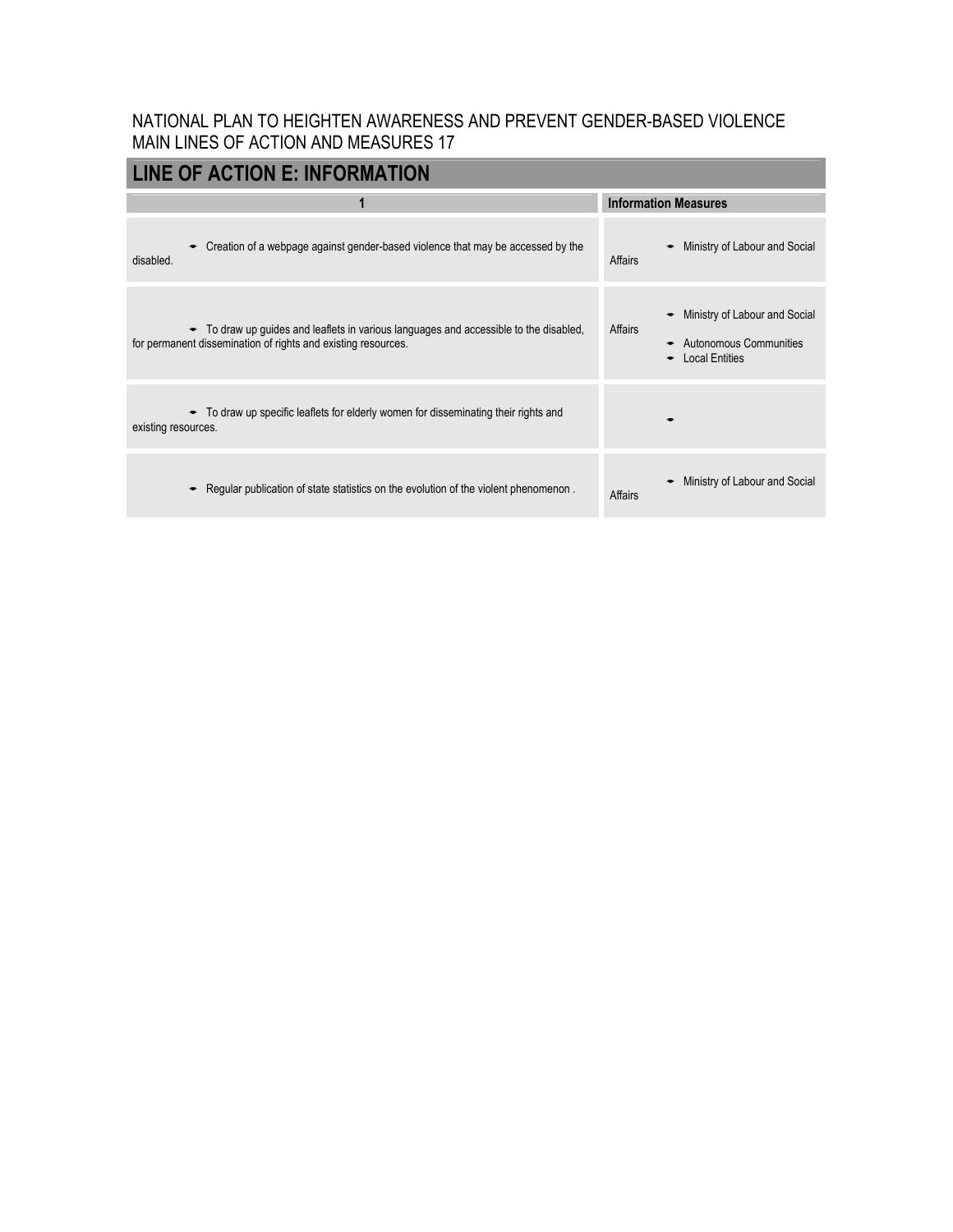## NATIONAL PLAN TO HEIGHTEN AWARENESS AND PREVENT GENDER-BASED VIOLENCE MAIN LINES OF ACTION AND MEASURES 18 II. 2. OBJECTIVE 2 TO MAKE A CHANGE IN THE SOCIAL MODEL AND PROGRESS TOWARDS CITIZENSHIP RIGHTS

| <b>MEASURES</b>                                                                                                                                                                                                                                                                                                                                                                                                             | <b>ACTOR IN CHARGE</b>                                 |
|-----------------------------------------------------------------------------------------------------------------------------------------------------------------------------------------------------------------------------------------------------------------------------------------------------------------------------------------------------------------------------------------------------------------------------|--------------------------------------------------------|
| <b>LINE OF ACTION F: EDUCATION</b>                                                                                                                                                                                                                                                                                                                                                                                          |                                                        |
| 1                                                                                                                                                                                                                                                                                                                                                                                                                           | Training and awareness of the<br>educational community |
| • To draw up a national programme of minimum contents for teacher training, including training<br>in equality and the peaceful solution of conflicts.                                                                                                                                                                                                                                                                       |                                                        |
| • To introduce common programmes and reference training materials on the subject of equality<br>between men and women in initial training (Pedagogical Aptitude Certificate, etc.) and ongoing training for all<br>teachers, educational and psychopedagogical guidance professionals, personnel at Permanent Training<br>Centres and Educational Inspection services.                                                      | Ministry of Education<br>and Science<br>► Autonomous   |
| • To establish a calendar for training all professionals in the education sector on equality and on<br>the peaceful solution of conflicts and carry out the first two years of training.                                                                                                                                                                                                                                    | Communities                                            |
| The educational Administrations will include training on equality between men and women as<br>a priority line of action.                                                                                                                                                                                                                                                                                                    |                                                        |
| • To design a specific training module on the subject of gender-based violence aimed at<br>managerial teams, guidance departments and tutors appointed on school boards to provide incentives for<br>educational measures that promote real, effective equality between men and women. This training must equip<br>them with skills in early detection of this violence in the family context and enable them to intervene. |                                                        |
| Training for educators in the Informal Education sector regarding the roots of gender<br>inequality and tools for co-education.                                                                                                                                                                                                                                                                                             | <b>Local Entities</b>                                  |
| $\bullet$ To draw up best practice guides on education for equality.                                                                                                                                                                                                                                                                                                                                                        | - Ministry of Education<br>and Science                 |
| • To draw up and disseminate guides aimed at early detection at school of gender-based<br>violence occurring in the family context.                                                                                                                                                                                                                                                                                         | Autonomous<br>Communities                              |
| $\mathbf{2}$                                                                                                                                                                                                                                                                                                                                                                                                                | of<br><b>Revision</b><br>educational<br>materials      |
| • Formation of work groups in Educational Inspections to revise the contents of textbooks and<br>didactic materials, in order to eliminate sexist or discriminatory stereotypes and promote equality between men<br>and women.                                                                                                                                                                                              | Ministry of Education<br>and Science<br>- Autonomous   |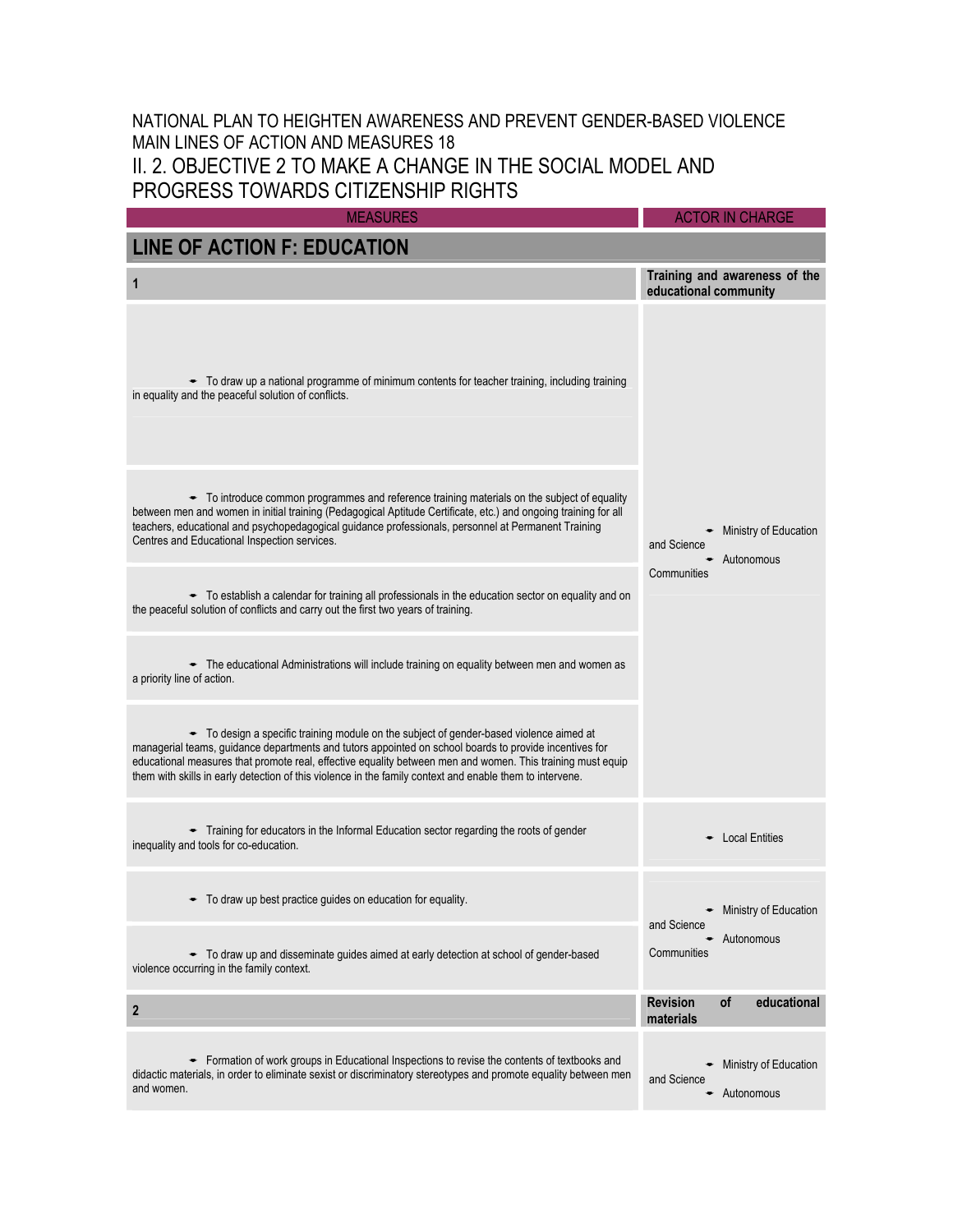| $\bullet$ To draw up and disseminate a quide on non-sexist language.                                                                                                                                                                                                                                                                                                                                    | Communities                                                      |
|---------------------------------------------------------------------------------------------------------------------------------------------------------------------------------------------------------------------------------------------------------------------------------------------------------------------------------------------------------------------------------------------------------|------------------------------------------------------------------|
| 3                                                                                                                                                                                                                                                                                                                                                                                                       | Incorporation of education on<br>equality in curricular contents |
| $\bullet$ Joint coeducational project by the Ministry of Education and the Autonomous Communities in<br>primary and secondary schools, to contemplate in curricula the fundamental teachings for the development of<br>autonomy and education in respecting and acknowledging the equal value of individuals, promoting the ability<br>for criticism of violence and promote equal education practices. | Ministry of Education                                            |
| • To draw up and disseminate reference co-educational materials.                                                                                                                                                                                                                                                                                                                                        | and Science<br>Autonomous<br>Communities                         |
| • Incorporation of co-education in the Royal Decrees that establish the minimum educational<br>contents (at all educational levels).                                                                                                                                                                                                                                                                    |                                                                  |
| 4                                                                                                                                                                                                                                                                                                                                                                                                       | Mobilisation of the educational<br>community                     |
| • Promotion of innovative educational programmes on the subject of co-education and the<br>prevention of violence, in order to disseminate them as models of best practices. These programmes should<br>contemplate the reality of pupils that are disabled, immigrants or that belong to ethnic minorities.                                                                                            | Ministry of Education<br>and Science<br>Autonomous               |
| • To draw up and disseminate materials to depict gender-based violence as a social problem<br>and acknowledge the importance of the role of the family in education.                                                                                                                                                                                                                                    | Communities                                                      |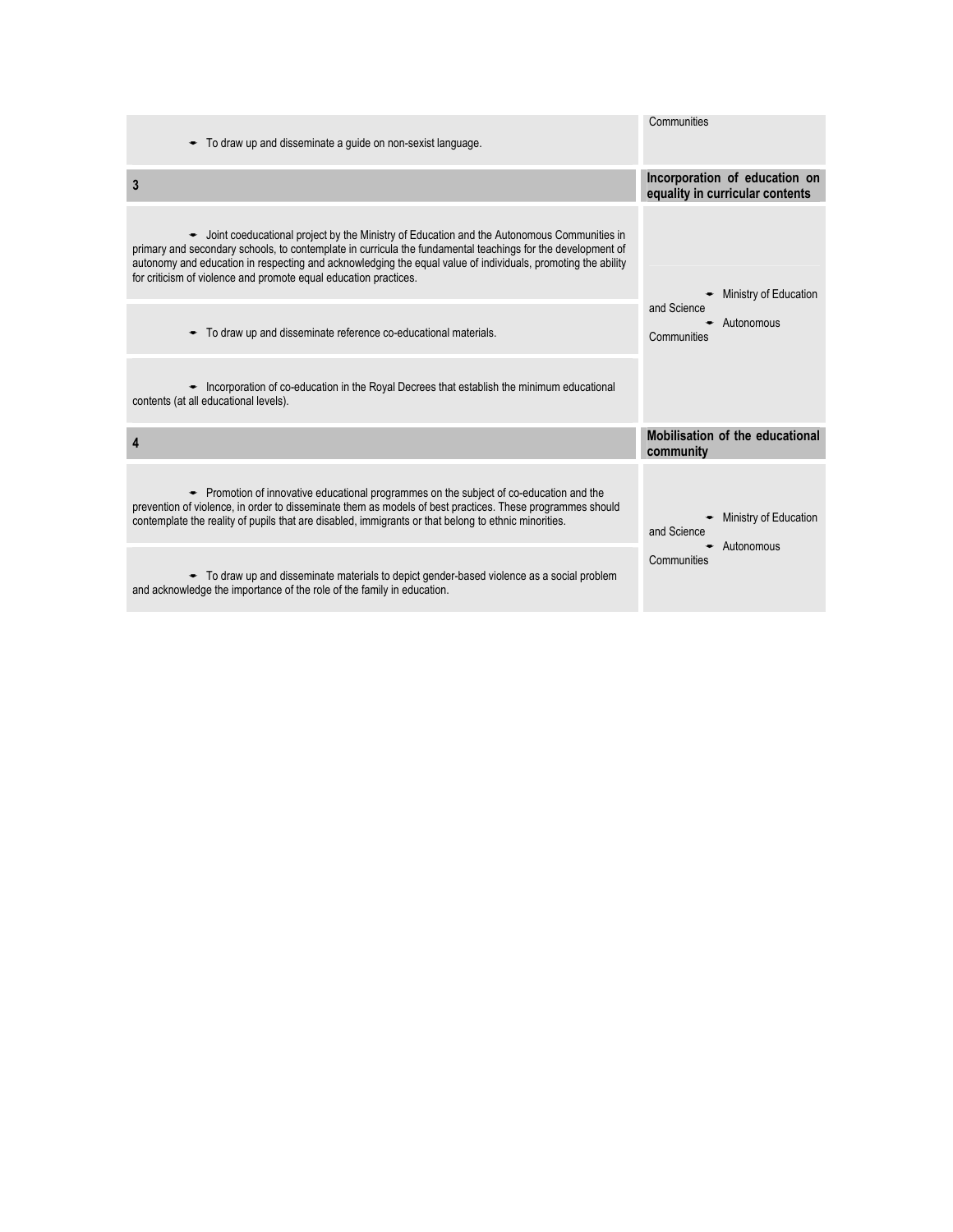## NATIONAL PLAN TO HEIGHTEN AWARENESS AND PREVENT GENDER-BASED VIOLENCE MAIN LINES OF ACTION AND MEASURES 19<br>MEASURES ACTOR IN CHARGE

| $\bullet$ To draw up a guide aimed at parents on the subject of the prevention of gender-based<br>violence.                                                                                                                                                                                                                                                                                 | Ministry of Education<br>and Science<br>Ministry of Labour and                                                                                                              |
|---------------------------------------------------------------------------------------------------------------------------------------------------------------------------------------------------------------------------------------------------------------------------------------------------------------------------------------------------------------------------------------------|-----------------------------------------------------------------------------------------------------------------------------------------------------------------------------|
| $\bullet$ To draw up a guide aimed at adolescents to help them to identify the manifestation of the<br>violent phenomenon in its early stages.                                                                                                                                                                                                                                              | Social Affairs<br>- Autonomous<br>Communities                                                                                                                               |
| <b>LINE OF ACTION G: COMMUNICATION</b>                                                                                                                                                                                                                                                                                                                                                      |                                                                                                                                                                             |
| 1                                                                                                                                                                                                                                                                                                                                                                                           | Training of professionals in the<br>communication sector                                                                                                                    |
| - To design courses to specialise in the subject of gender-based violence for communication<br>professionals involved in processing these news items, highlighting the importance of their role in<br>combating gender-based violence and transmitting this phenomenon to society as a whole.<br>$\bullet$ Cooperation with advertising companies to channel training on equality for their | • Ministry of Labour and<br><b>Social Affairs</b><br>- Autonomous<br>Communities                                                                                            |
| professionals and establish awards for best practices in advertising.                                                                                                                                                                                                                                                                                                                       |                                                                                                                                                                             |
| $\mathbf{2}$                                                                                                                                                                                                                                                                                                                                                                                | <b>Advertising</b>                                                                                                                                                          |
| $\bullet$ Creation of an Advisory Committee on the image of women to analyse how women are<br>treated in advertising.                                                                                                                                                                                                                                                                       | • Ministry of Labour and<br>Social Affairs<br>- Ministry of Industry,                                                                                                       |
| Extension of the auto-regulation agreement in the sphere of advertising to include criteria<br>for the extrajudicial settlement of conflicts.                                                                                                                                                                                                                                               | <b>Tourism and Trade</b>                                                                                                                                                    |
| • To reach an agreement among those that are authorised to exercise cessation and<br>rectification in order to guarantee an efficient, coordinated procedure.                                                                                                                                                                                                                               | $\bullet$ Ministry of Labour and<br>Social Affairs<br>• Office of the Director of<br>Public Prosecutions/ Attorney General<br>- Autonomous<br>Communities                   |
| 3                                                                                                                                                                                                                                                                                                                                                                                           | <b>Media</b>                                                                                                                                                                |
| Agreements with publicly-owned media so that their contents transmit an image of women<br>without sexist stereotypes, informing on the active participation of women in all areas of life.                                                                                                                                                                                                  | $\bullet$ Ministry of Labour and<br>Social Affairs<br>$\bullet$ Ministry of Industry,<br><b>Tourism and Trade</b><br>- Autonomous<br>Communities<br>• Local Administrations |
| An autoregulation pact that will guarantee that news items are treated objectively and that<br>they transmit the values of equality and vigorously reject this type of violence.                                                                                                                                                                                                            | Ministry of Labour and<br>٠<br>Social Affairs<br>$\bullet$ Ministry of Industry,<br><b>Tourism and Trade</b><br>- Autonomous<br>Communities                                 |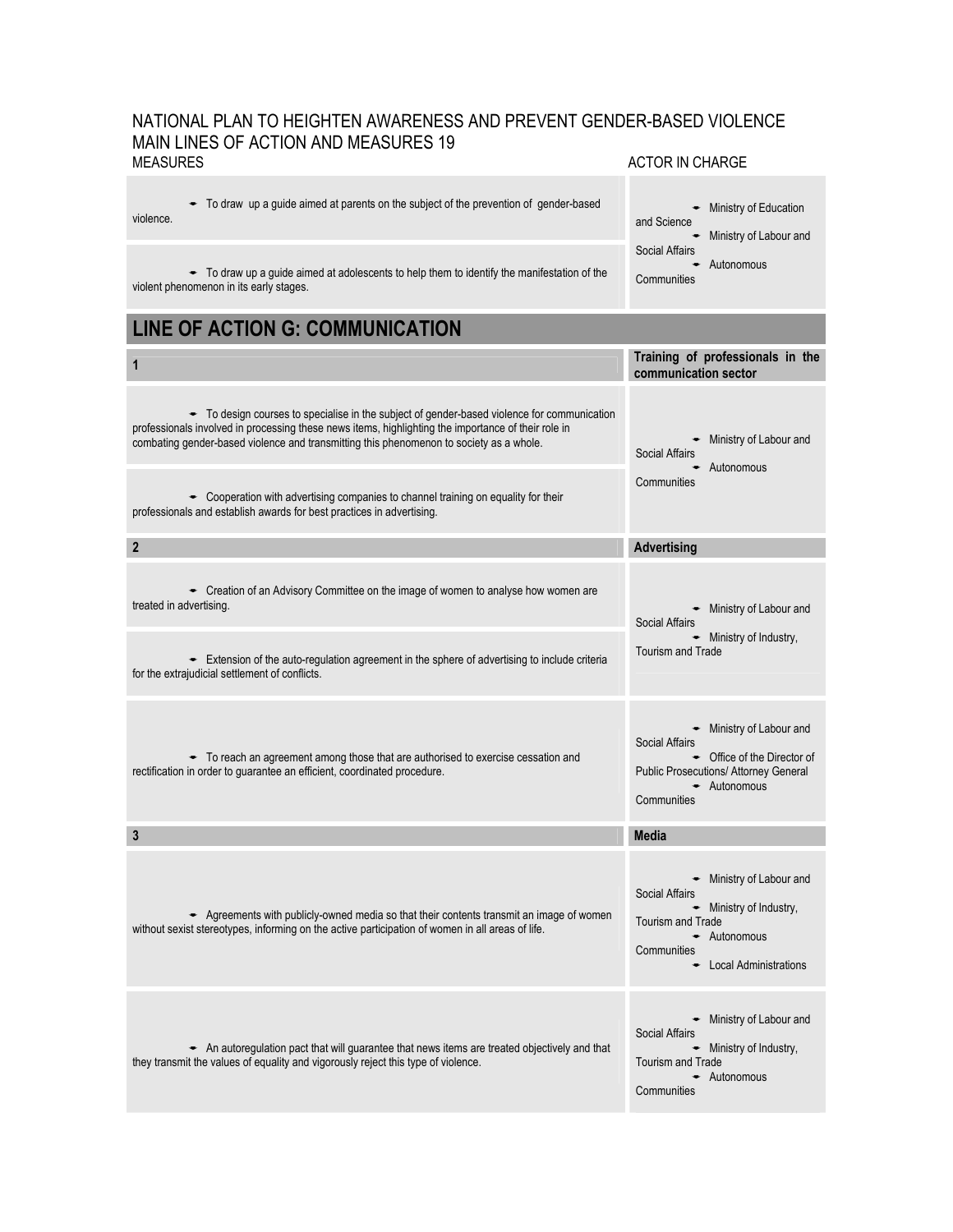| Extension of the Auto-regulation Agreement for television operators on the subject of the<br>protection of minors to include gender-based violence and discrimination for reasons of sex.                                                                                                                                                                        | Ministry of Industry,<br><b>Tourism and Trade</b>                                                       |
|------------------------------------------------------------------------------------------------------------------------------------------------------------------------------------------------------------------------------------------------------------------------------------------------------------------------------------------------------------------|---------------------------------------------------------------------------------------------------------|
| Conventions with Audiovisual Requlatory Authorities (Ministry of Industry, Tourism and<br>Trade, Audiovisual Councils, competent autonomous Departments) to establish collaboration procedures to<br>eradicate from programming and advertising all direct or indirect encouragement of gender-based violence.                                                   | Ministry of Labour and<br>Social Affairs<br>$\bullet$ Ministry of Industry,<br><b>Tourism and Trade</b> |
| Promotion and dissemination of best practices in contents and in how news items are<br>treated.                                                                                                                                                                                                                                                                  | Autonomous<br>Communities                                                                               |
| 4                                                                                                                                                                                                                                                                                                                                                                | <b>Awareness campaigns</b>                                                                              |
| • Permanent, accessible information and awareness campaigns that analyse the violent<br>phenomenon in all its dimensions and that stress the seriousness of the problem from the perspective of<br>the infringement of fundamental rights and the commission of crime that is involved. Following the launch of<br>every campaign, its results will be assessed. |                                                                                                         |
| Example Permanent, accessible information and awareness campaigns aimed at adolescents so<br>that they may identify the violent phenomenon in its early stages. Following the launch of every campaign,<br>its results will be assessed.                                                                                                                         | <b>General State</b><br>Administration<br>Autonomous<br>Communities<br><b>Local Entities</b>            |
| - Information campaigns aimed at the immigrant population regarding Spanish legislation on<br>the subject of gender-based violence. Following the launch of every campaign, its results will be assessed.                                                                                                                                                        |                                                                                                         |
| • Information and awareness campaign aimed at the rural sphere. Following the launch of<br>every campaign, its results will be assessed.                                                                                                                                                                                                                         |                                                                                                         |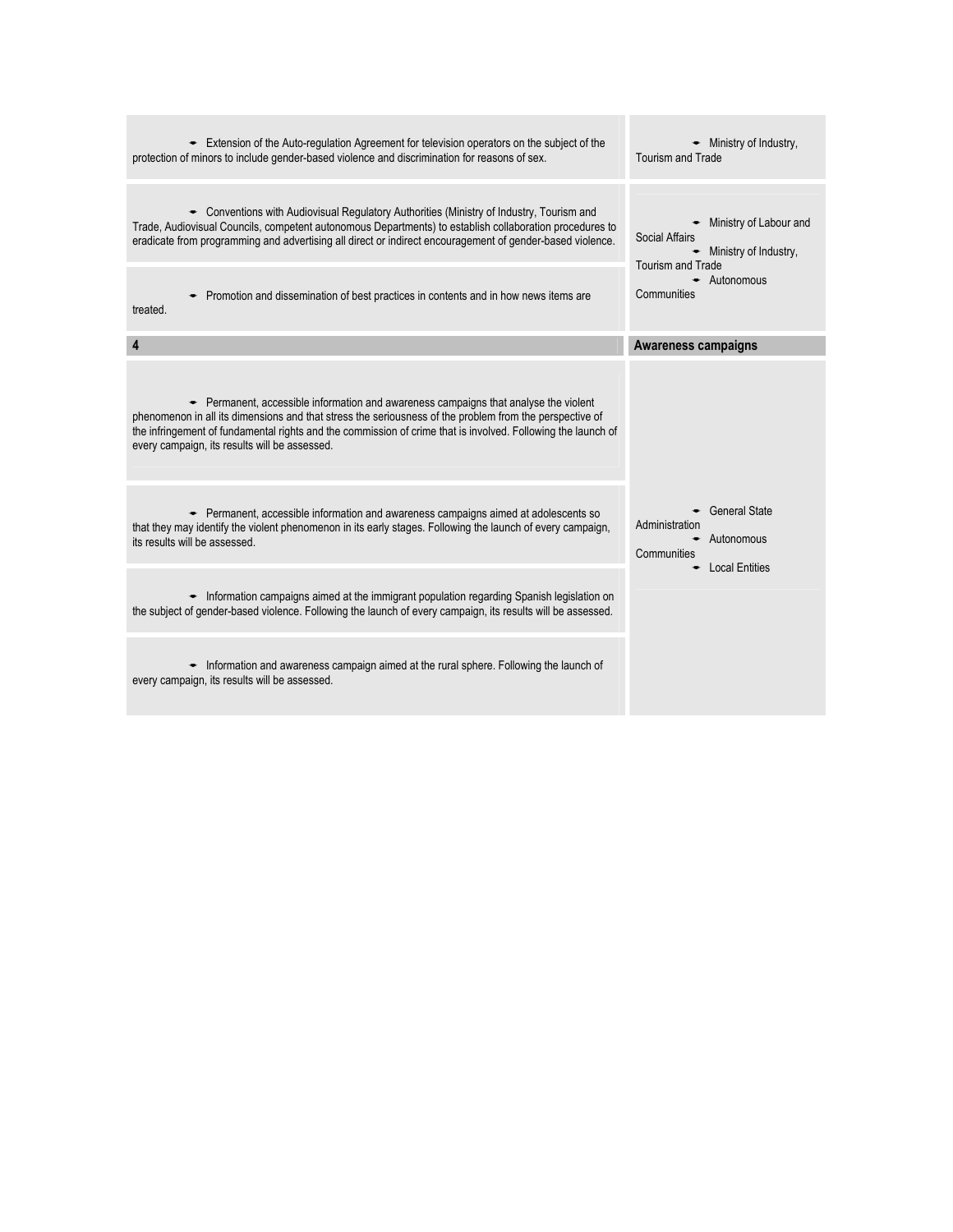II.3. TRANSVERSAL LINES OF ACTION, OBJECTIVES 1 AND 2

MEASURES ACTOR IN CHARGE

| LINE OF ACTION H: RESEARCH AND STUDY                                                                                                                                                                                                                                                                  |                                                                                                                                                    |
|-------------------------------------------------------------------------------------------------------------------------------------------------------------------------------------------------------------------------------------------------------------------------------------------------------|----------------------------------------------------------------------------------------------------------------------------------------------------|
| 1                                                                                                                                                                                                                                                                                                     | <b>Analysis</b><br>of the<br>causes<br>and<br>consequences of gender-based<br>violence                                                             |
| - Promotion of interdisciplinary research to improve knowledge of gender-based violence in<br>all its dimensions.                                                                                                                                                                                     | General State<br>Administration<br>- Autonomous<br>Communities                                                                                     |
| Sociological studies and statistical prospections relating social reality and gender-based<br>violence.                                                                                                                                                                                               | - Ministry of Labour and<br><b>Social Affairs</b>                                                                                                  |
| Study of the socio-economic dimension of gender-based violence, from the perspectives of<br>both the victims and of society.                                                                                                                                                                          | • Ministry of Labour and<br><b>Social Affairs</b>                                                                                                  |
| Study on disability as a consequence of gender-based violence.                                                                                                                                                                                                                                        | - Ministry of Labour and<br><b>Social Affairs</b>                                                                                                  |
| $\overline{2}$                                                                                                                                                                                                                                                                                        | Analysis of the magnitude and<br>evolution<br>of<br>gender-based<br>violence                                                                       |
| - Definition of a common set of indicators to analyse the magnitude of the violent<br>phenomenon and its evolution and setting up a database.                                                                                                                                                         | State Observatory on<br>Violence against Women                                                                                                     |
| - Introduction of a module on gender-based violence in the Information System for Users of<br>the Social Services.                                                                                                                                                                                    | • Ministry of Labour and<br>Social Affairs<br>- Autonomous<br>Communities                                                                          |
| 3                                                                                                                                                                                                                                                                                                     | R+D+I on the subject of gender-<br>based violence                                                                                                  |
| Support to R+D+I in designing electronic monitoring devices (prizes for research, etc.).                                                                                                                                                                                                              | - Ministry of Industry,<br>Tourism and Trade<br>Ministry of Justice<br>Ministry of the Interior<br>Ministry of Labour and<br><b>Social Affairs</b> |
| 4                                                                                                                                                                                                                                                                                                     | Analysis of the efficiency of the<br>response                                                                                                      |
| Analysis of the efficiency of the measures implemented against gender-based violence<br>and, where applicable, any existing obstacles, from the perspective of the women that are most at risk of<br>suffering gender-based violence or with greater difficulties to access services (disabled women, | State Observatory on<br>Violence against Women                                                                                                     |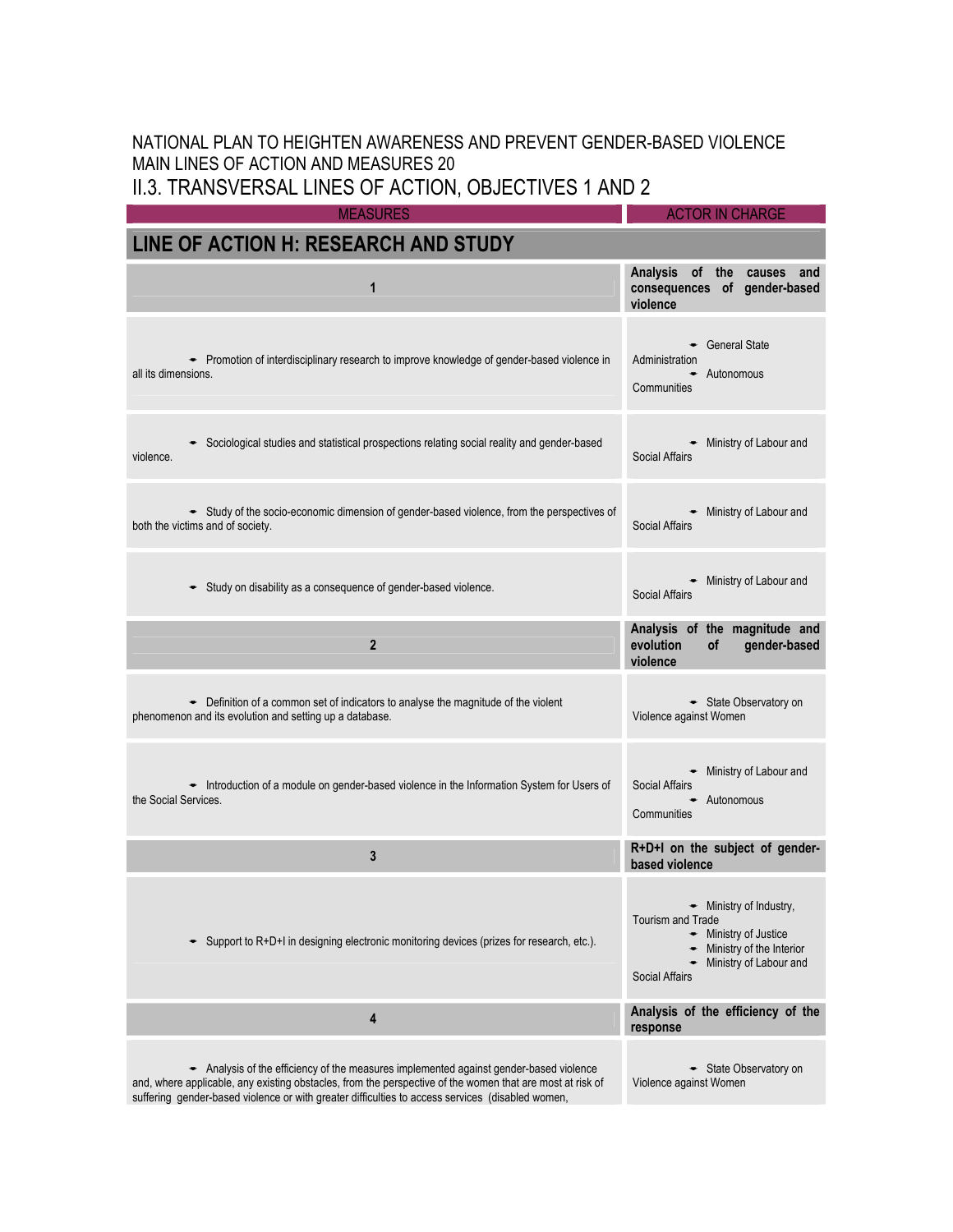| immigrants, rural women, gypsy population, elderly women).                                                                                                                                                                        |                                                                                                                                     |
|-----------------------------------------------------------------------------------------------------------------------------------------------------------------------------------------------------------------------------------|-------------------------------------------------------------------------------------------------------------------------------------|
| • To evaluate the resources that guarantee the entitlement to comprehensive social<br>assistance in order to agree on common parameters throughout Spanish territory.                                                             |                                                                                                                                     |
| To draw up an annual report on women's access to housing and public residences.<br>٠                                                                                                                                              | Ministry of Housing<br>Autonomous<br>Communities                                                                                    |
| • To hold regular intra-institutional and interinstitutional meetings to analyse the actions of<br>the various professionals that intervene in situations of gender-based violence and promote the exchange<br>of best practices. | <b>General State</b><br>Administration<br>General Council of the<br>Judiciary<br>Autonomous<br>Communities<br><b>Local Entities</b> |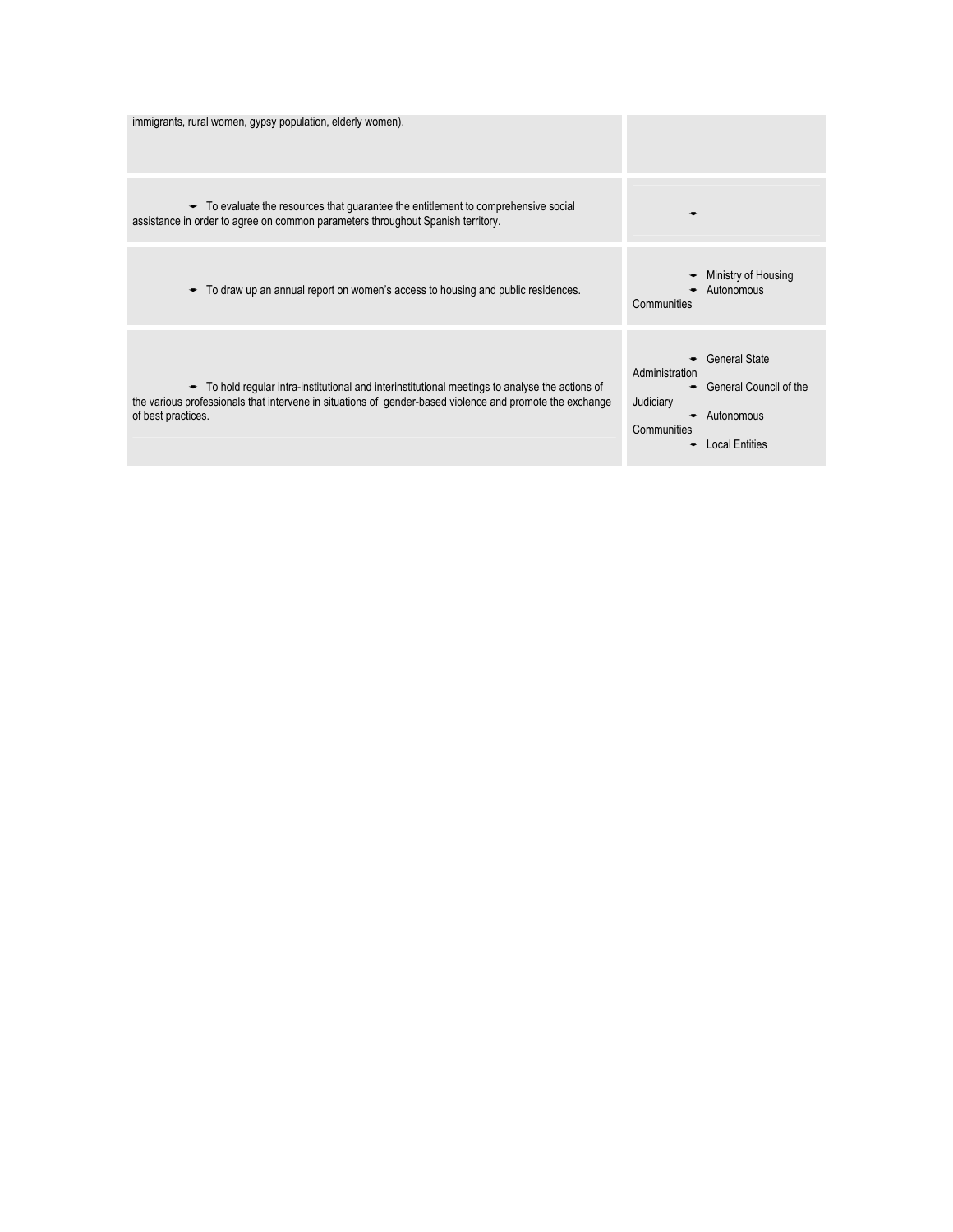## **LINE OF ACTION I: TRAINING AND SPECIALISATION FOR PROFESSIONALS**

| 1                                                                                                                                                                                                                                                                                                                                                                  | Initial professional training                                                                                                                                             |  |
|--------------------------------------------------------------------------------------------------------------------------------------------------------------------------------------------------------------------------------------------------------------------------------------------------------------------------------------------------------------------|---------------------------------------------------------------------------------------------------------------------------------------------------------------------------|--|
| • Introduction of training on equality in the curricular scopes of all degree and<br>diploma courses.                                                                                                                                                                                                                                                              | Ministry of Education and Science                                                                                                                                         |  |
| Introduction of an instrumental subject with specific training on gender-based<br>violence in the curricular scopes of vocational training courses, diploma courses, degree courses<br>and specialisation programmes for all professionals intervening directly in prevention, attention,<br>pursuing and sanctioning gender-based violence.                       | <b>Autonomous Communities</b><br><b>University Coordination Council</b>                                                                                                   |  |
| $\overline{2}$                                                                                                                                                                                                                                                                                                                                                     | <b>Specialised training</b>                                                                                                                                               |  |
| Definition of common quality criteria for training facilitators                                                                                                                                                                                                                                                                                                    | - State Observatory on Violence<br>against Women                                                                                                                          |  |
| • To draw up modules of on-line training of various professionals on the subject of<br>early detection and intervention in situations of gender-based violence.                                                                                                                                                                                                    | Ministry of Education and Science<br>Ministry of Justice<br>Ministry of Health and<br>Consumption<br>Ministry of the Interior<br>Ministry of Labour and Social<br>Affairs |  |
| • Courses aimed at personnel providing the State administrative information<br>services so that they may provide correct information on existing services and resources.                                                                                                                                                                                           | Ministry of Labour and Social<br>Affairs<br>Ministry of Public Administrations                                                                                            |  |
| 3                                                                                                                                                                                                                                                                                                                                                                  | <b>Reference Materials</b>                                                                                                                                                |  |
| • Design of reference materials for training on the subject of equality and of<br>gender-based violence, in which the situation of women at the greatest risk of suffering gender-<br>based violence or with the greatest difficulties in accessing the services (disabled women,<br>immigrants, rural women and the gypsy population) is specifically dealt with. | Ministry of Labour and Social<br>Affairs                                                                                                                                  |  |
| LINE OF ACTION J: MOBILISING ACTORS                                                                                                                                                                                                                                                                                                                                |                                                                                                                                                                           |  |
| 1                                                                                                                                                                                                                                                                                                                                                                  | Strengthening the social networks that<br>work in<br>preventing and heightening<br>awareness of gender-based violence                                                     |  |
| • Creation and dissemination of a graphic element to identify the campaign against<br>gender-based violence and the promotion of correct treatment.                                                                                                                                                                                                                | Ministry of Labour and Social<br>Affairs                                                                                                                                  |  |
| • Promotion of networks of women's organisations, NGOs and social entities in<br>developing awareness and prevention programmes.                                                                                                                                                                                                                                   | Ministry of Labour and Social<br>Affairs<br><b>Autonomous Communities</b><br><b>Local Entities</b>                                                                        |  |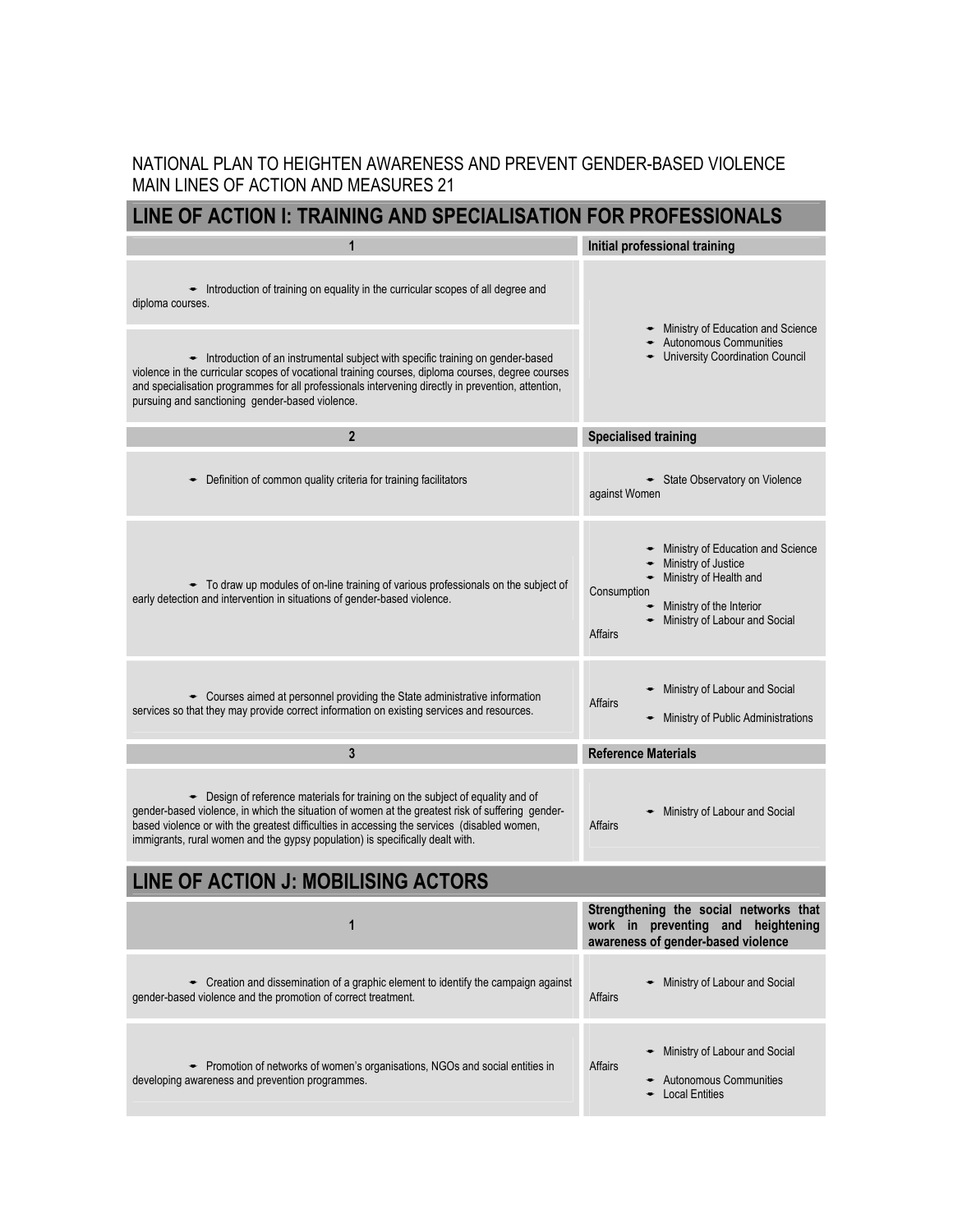| Involvement of the employer sector by promoting an Alliance to combat gender-<br>$\bullet$<br>based violence.                                        | Ministry of Labour and Social<br>٠<br>Affairs    |
|------------------------------------------------------------------------------------------------------------------------------------------------------|--------------------------------------------------|
| Identification of best practices in intervention in situations of gender-based<br>violence.                                                          | • State Observatory on Violence<br>against Women |
| $\overline{2}$                                                                                                                                       | Awareness and Prevention in the work             |
|                                                                                                                                                      | environment                                      |
| Dissemination of the regulations on the subject of equality and of industrial<br>٠<br>measures, rights and benefits described in Organic Law 1/2004. | Ministry of Labour and Social                    |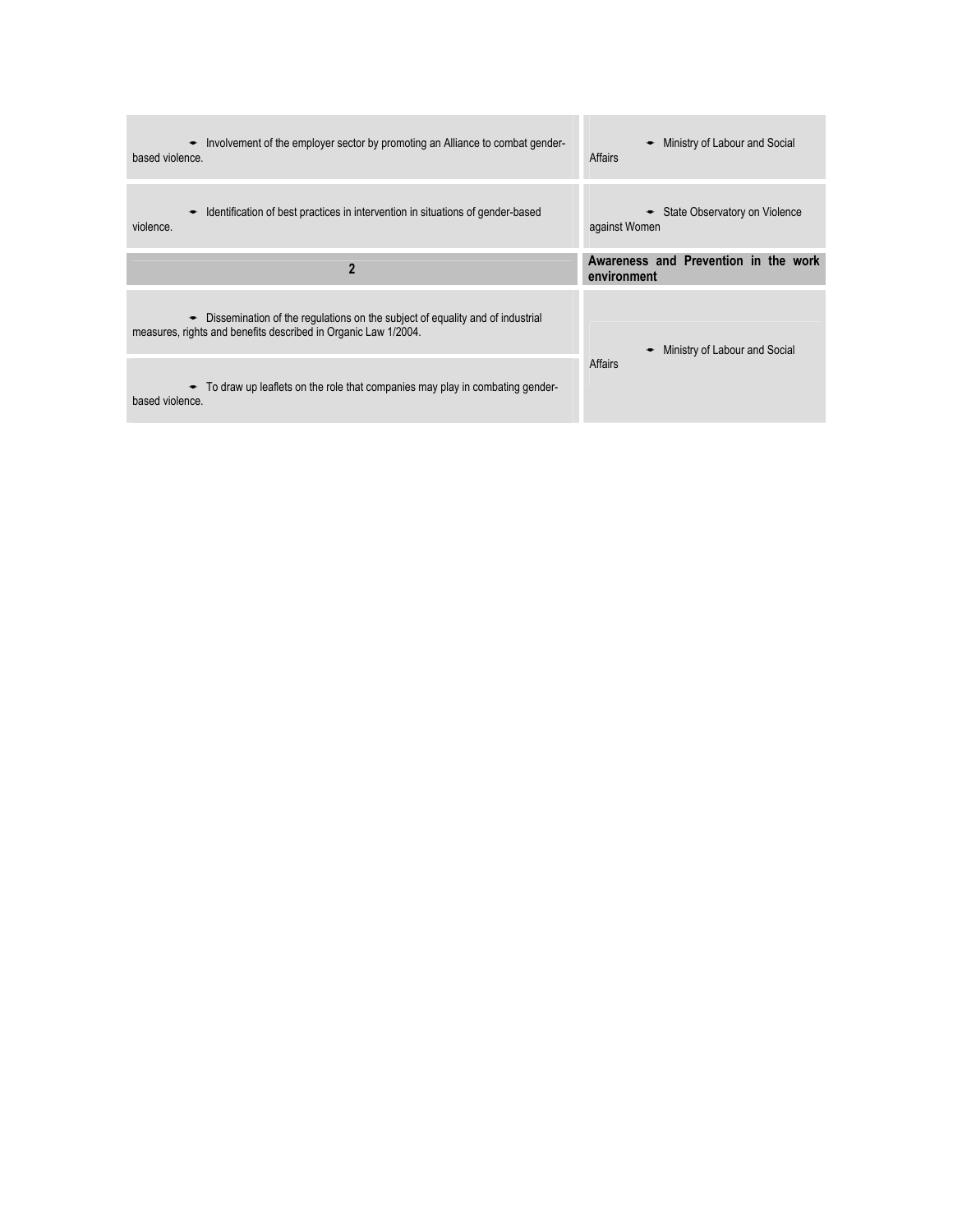| LINE OF ACTION K: COORDINATING ACTORS                                                                                                                                                                                                                                                                                                                                                                           |                                                                                                                                          |  |
|-----------------------------------------------------------------------------------------------------------------------------------------------------------------------------------------------------------------------------------------------------------------------------------------------------------------------------------------------------------------------------------------------------------------|------------------------------------------------------------------------------------------------------------------------------------------|--|
| $\mathbf 1$                                                                                                                                                                                                                                                                                                                                                                                                     | Intra-institutional<br>interinstitutional<br>and<br>coordination protocols to lend greater<br>efficiency to interventions                |  |
| $\div$ The Ministry of Public Administrations, the Ministry of the Interior and the<br>Ministry of Labour and Social Affairs shall dictate a joint instruction with the aim that the<br>Government Delegates in the Autonomous Communities may guarantee follow-up and<br>coordination of the initiatives in the area of gender-based violence that are carried out in their<br>respective territorial spheres. | Ministry of Public Administrations<br>Ministry of the Interior<br>Ministry of Labour and Social Affairs                                  |  |
| Autonomous coordination protocols that ensure global, comprehensive action<br>of the services that are involved in the situations of violence. These protocols will contemplate<br>the creation of specific working groups in which the intervention of the various instances<br>involved in attending each situation of violence will be analysed.                                                             | - Autonomous Communities                                                                                                                 |  |
| $\bullet$ Local protocols of action that ensure global, comprehensive action of the<br>services that are involved in the situations of violence. These protocols will contemplate the<br>creation of specific working groups in which the intervention of the various instances involved<br>in attending each situation of violence will be analysed.                                                           | <b>Local Entities</b>                                                                                                                    |  |
| • Protocol for coordination between the judicial bodies and the Meetings Points.<br>This protocol shall include the creation of a follow-up and assessment committee. One of the<br>fundamental tasks assigned to this committee will be to analyse the conditions in which minors<br>are exchanged and of supervised visits.                                                                                   | <b>General State Administration</b><br>General Council of the Judiciary<br><b>Autonomous Communities</b><br><b>Local Entities</b>        |  |
| • To introduce in the Information System of Public Employment Services a code<br>to identify women that have been the victims of gender-based violence in order to facilitate<br>their mobility throughout Spanish territory.                                                                                                                                                                                   | Ministry of Labour and Social Affairs<br>Autonomous Communities                                                                          |  |
| $\overline{2}$                                                                                                                                                                                                                                                                                                                                                                                                  | Promoting collaboration with other countries                                                                                             |  |
| Organisation of seminars for the exchange of experiences.                                                                                                                                                                                                                                                                                                                                                       | General State Administration<br>• Office of the Director of Public<br>Prosecutions/ Attorney General<br>General Council of the Judiciary |  |
| LINE OF ACTION L: FOLLOW-UP AND ASSESSMENT                                                                                                                                                                                                                                                                                                                                                                      |                                                                                                                                          |  |

| Creation of a Committee with a wide basis of<br>participation for following up on the<br>measures contained in the National Plan                    |
|-----------------------------------------------------------------------------------------------------------------------------------------------------|
| Definition of indicators that allow for reliable<br>measurement of the results of interventions<br>in the area of awareness and prevention          |
| Annual Report on the degree of compliance<br>with the Plan that identifies the obstacles to<br>implementation and contains proposals for<br>action. |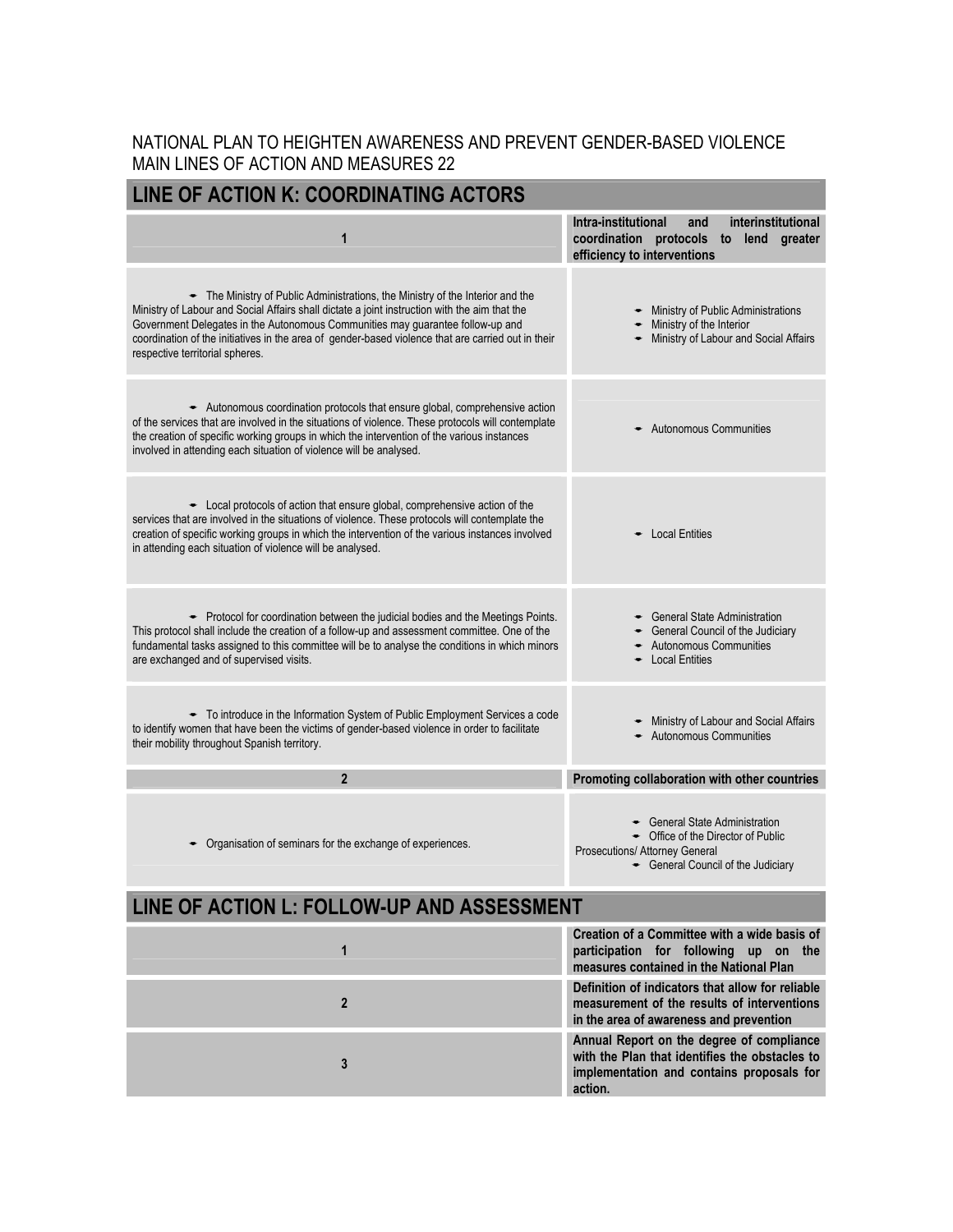III.4. TABLE SUMMARISING THE MAIN LINES OF ACTION AND MEASURES OBJETIVE 1

|                            | LINE OF ACTION A: JUSTICE                                                                                                               |  |  |
|----------------------------|-----------------------------------------------------------------------------------------------------------------------------------------|--|--|
| $\mathbf{1}$               | Scheduled, ongoing and progressive training for professionals linked to the sphere of justice                                           |  |  |
| $\overline{2}$             | Violence against women courts                                                                                                           |  |  |
| 3                          | Development of Comprehensive Gender-based Violence Assessment Units                                                                     |  |  |
| 4                          | Integration and coordination of psycho-social technical teams at Courts to prevent the saturation of resources and double victimisation |  |  |
| 5                          | Guarantee that state-appointed lawyers are specialised in gender-based violence                                                         |  |  |
| 6                          | Follow-up and assessment of programmes aimed at abusers                                                                                 |  |  |
| $\overline{7}$             | Permanent, individualised follow-up on each situation of violence                                                                       |  |  |
| LINE OF ACTION B: SECURITY |                                                                                                                                         |  |  |
| 8                          | Training of professionals linked to the sphere of the Security Forces and Corps (at State, autonomous community and local levels)       |  |  |
| 9                          | Development of devices to follow-up on aggressors                                                                                       |  |  |
| LINE OF ACTION C: HEALTH   |                                                                                                                                         |  |  |
| 10                         | Training of professionals linked to the sphere of health                                                                                |  |  |
| 11                         | Common criteria for healthcare in cases of gender-based violence                                                                        |  |  |
| 12 <sup>2</sup>            | Coordination of the comprehensive healthcare service                                                                                    |  |  |
|                            | LINE OF ACTION D: SOCIAL SERVICES                                                                                                       |  |  |
| 13                         | Training for social services professionals                                                                                              |  |  |
| 14                         | Comprehensive social assistance                                                                                                         |  |  |
|                            | LINE OF ACTION E: INFORMATION                                                                                                           |  |  |
| 15                         | <b>Information Measures</b>                                                                                                             |  |  |

## OBJETIVE 2

| LINE OF ACTION F: EDUCATION     |                                                               |
|---------------------------------|---------------------------------------------------------------|
| 16                              | Training and awareness of the educational community           |
| 17                              | Revision of educational materials                             |
| 18                              | Incorporation of education on equality in curricular contents |
| 19                              | Mobilising the educational community                          |
| LINE OF ACTION G: COMMUNICATION |                                                               |
| 20                              | Training of professionals in communication sector             |
| 21                              | Advertising                                                   |
| 22                              | Media                                                         |
| 23                              | Awareness campaigns                                           |